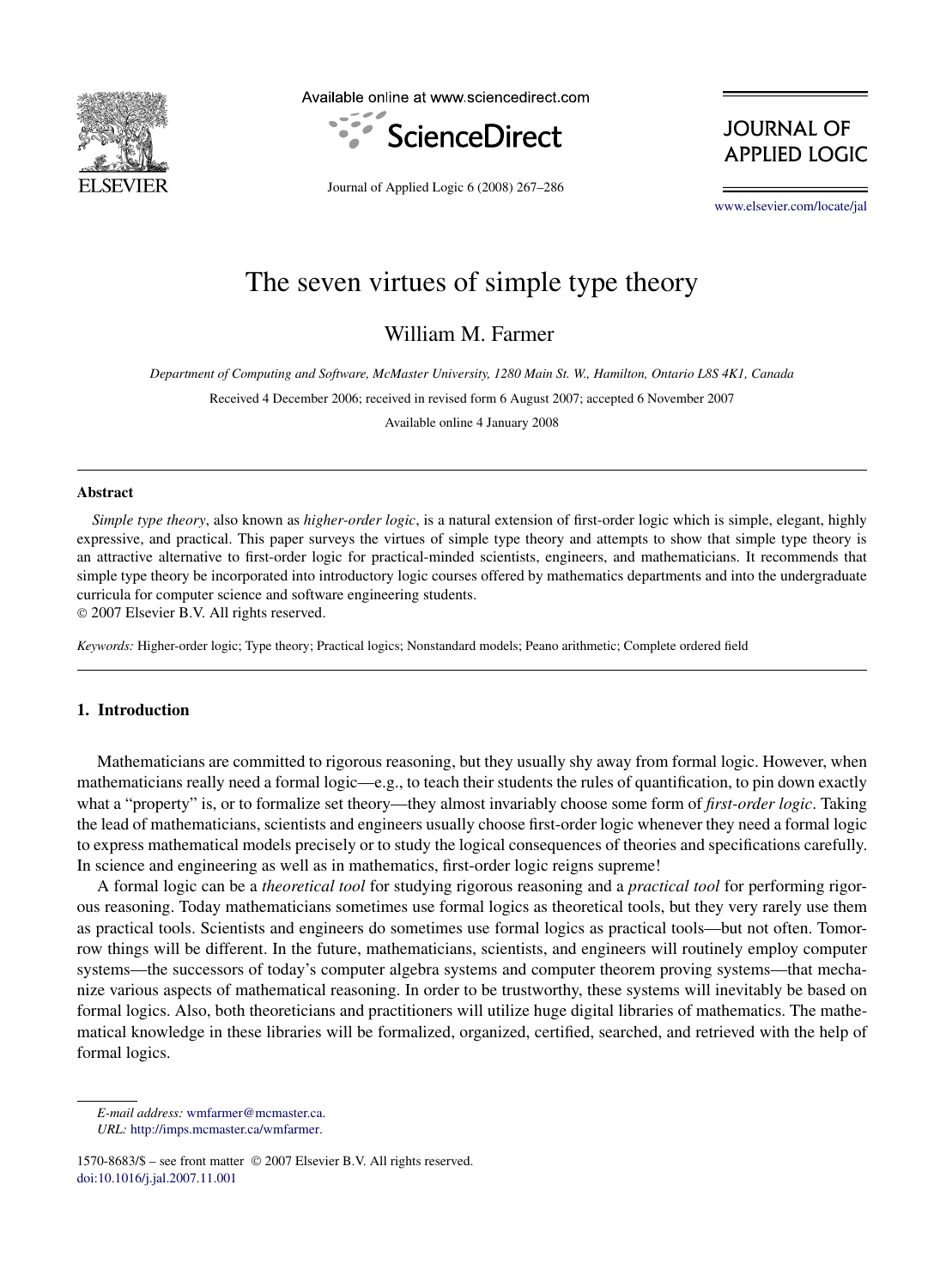First-order logic is certainly an effective logic for *theory*, but it is an awkward logic for *practice*. There is little built-in support for reasoning about higher-order objects such as sets and functions in first-order logic. As a result, many basic mathematical concepts, such as the transitive closure of a relation and the completeness principle for the real numbers, cannot be expressed in first-order logic directly. The overhead of formalizing basic mathematics like abstract algebra and calculus in first-order logic is quite high: one has to start with a sophisticated theory of sets or functions. Moreover, mathematical statements that are succinct in informal practice often become verbose and unwieldy when expressed in first-order logic because first-order logic lacks an abstraction mechanism for building predicates and functions and a definite description mechanism for specifying values. Mathematicians almost never use first-order logic to actually do mathematics; the benefits fall well short of justifying the pain and tedium that is involved in developing mathematical ideas in first-order logic.

Are there any logics that are more effective for practice? A good candidate is an old relative of first-order logic called *simple type theory*.

Simple type theory, also known as *higher-order logic*, is a natural extension of first-order logic. It is based on the same principles as first-order logic but differs from first-order logic in two principal ways. First, terms can be *higher-order*, i.e., they can denote higher-order values such as sets, relations, and functions. Predicates and functions can be applied to higher-order terms, and quantification can be applied to higher-order variables in formulas. Second, syntactic objects called *types*, which denote nonempty sets of values, are used to organize terms. They restrict the scope of variables, control the formation of terms, and provide a means to classify terms by their values.

Simple type theory is a logic with outstanding virtues. It is simple, elegant, highly expressive, and *practical*. Although it is familiar to many computer scientists, most mathematicians, engineers, and other scientists have never heard of it. This is due in large part to the fact that simple type theory is rarely taught in mathematics departments at either the undergraduate or graduate level. However, an understanding of simple type theory would be beneficial to anyone who needs to work with or apply mathematical logic. This is particularly true for:

- Engineers who need to write (and read) precise specifications.
- Computer scientists who employ functional programming languages such as Lisp, ML, and Haskell.
- Software engineers who use higher-order theorem proving systems to model and analyze software systems.
- Mathematics students who are studying the foundations of mathematics or model theory.

In this paper, we will present a pure form of simple type theory that we call STT and then use it to illustrate seven virtues of simple type theory. Our ultimate objective is to show that simple type theory is an attractive alternative to first-order logic for practical-minded scientists, engineers, and even mathematicians. The paper ends with a recommendation that simple type theory be incorporated into introductory logic courses offered by mathematics departments and into the undergraduate curricula for computer science and software engineering students.

We assume that the reader is familiar with the syntax, semantics, and proof theory of first-order logic as it is usually presented in an introductory undergraduate logic course.

# **2. History**

B. Russell proposed in 1908 [\[52\]](#page-19-0) a logic now known as the *ramified theory of types*. Russell wanted a logic that would be free from the set-theoretic paradoxes such as Russell's paradox about the class of all classes that are not members of themselves as well as the semantic paradoxes such as Richard's paradox concerning the cardinality of the set of definable real numbers [\[27\].](#page-19-0) As a result, the ramified theory of types was formulated with the safety principle (the so-called *vicious-circle principle*) that the class  $C = \{x : \varphi(x)\}$  can be defined only if *C* itself is not in the range of any variable in *ϕ*. This safety principle is enforced with a hierarchy of levels of types. Russell and A. Whitehead used the ramified theory of types as the logical basis for their monumental, three-volume *Principia Mathematica* [\[56\],](#page-19-0) the first attempt to formalize a significant portion of mathematics starting from first principles. The great achievement of *Principia Mathematica*, unfortunately, is marred by the fact that, in order to formalize standard proofs of induction, Russell introduced the Axiom of Reducibility which in effect nullifies the safety principle [\[22\].](#page-19-0)

In the 1920s, L. Chwistek [\[9\]](#page-18-0) and F. Ramsey [\[49\]](#page-19-0) noticed that, if one is willing to give up Russell's safety principle, the hierarchy of levels of types in the ramified theory of types can be collapsed. The resulting simplified logic is called the *simple theory of types* or, more briefly, *simple type theory*. It is equivalent to the ramified theory of types plus the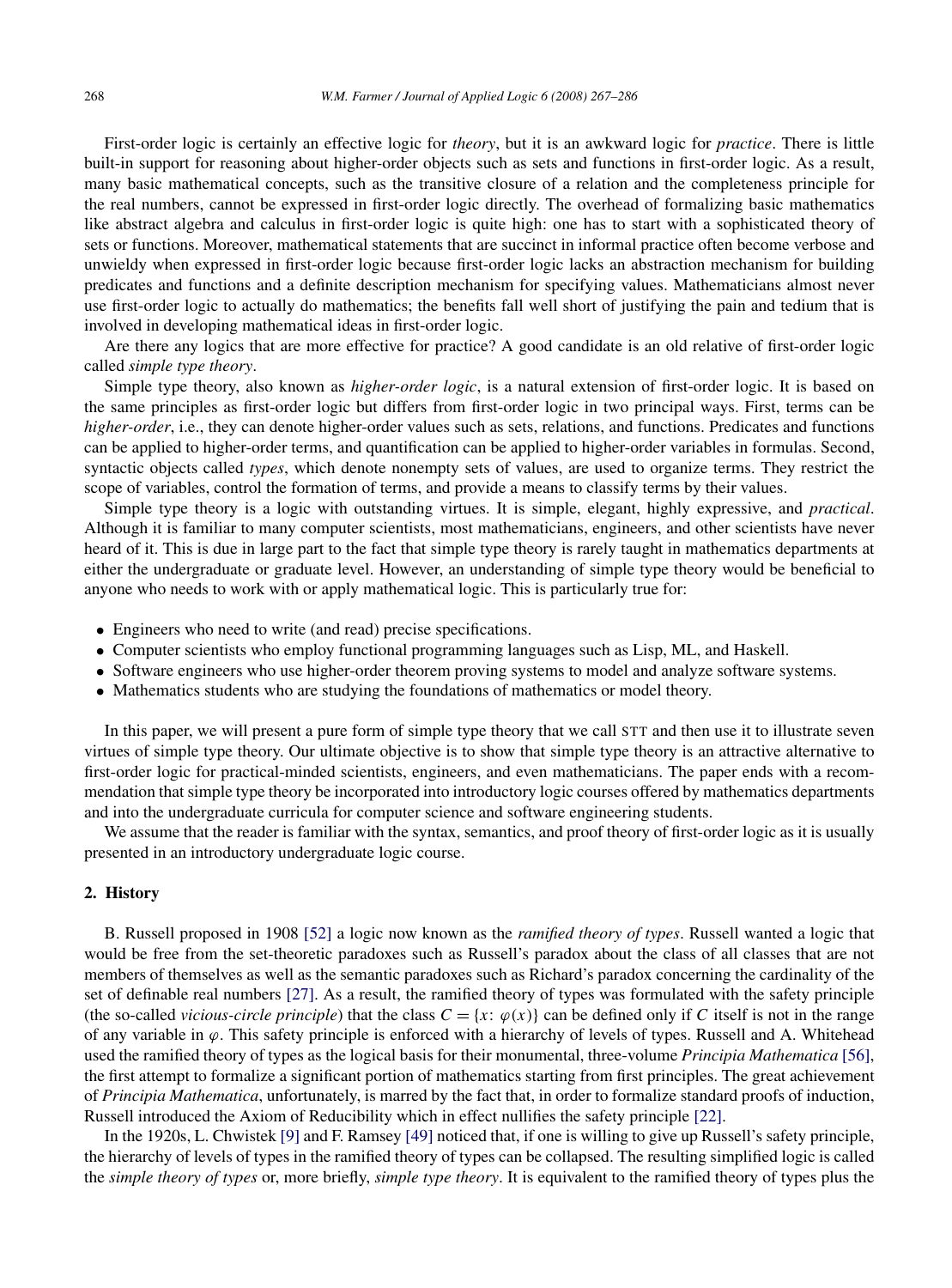<span id="page-2-0"></span>Axiom of Reducibility. Detailed formulations of simple type theory were published in the late 1920s and early 1930s by R. Carnap, K. Gödel, W.V.O. Quine, and A. Tarski (see [\[23\]\)](#page-19-0).

In 1940 [\[8\]](#page-18-0) A. Church presented an elegant formulation of simple type theory, known as *Church's type theory*, that is based on functions instead of relations and that incorporates special machinery to build and apply functions (lambdanotation and lambda-conversion). Church's paper has had a profound influence on computer science, especially in the areas of programming languages, computer theorem proving, formal methods, computational logic, and formalized mathematics.<sup>1</sup> Today the field of *type theory* in computer science is largely the study of Church-style (classical and constructive) logics that are based on functions and equipped with lambda-notation and lambda-conversion.

Church's type theory has been extensively studied by two of Church's students, L. Henkin and P. Andrews. Henkin proved in [\[29\]](#page-19-0) that there is a sense in which Church's type theory is complete (see Section [7\)](#page-12-0). Henkin also showed in [\[30\]](#page-19-0) that Church's type theory could be reformulated using only four primitive notions: function application, function abstraction, equality, and definite description (see Section [4\)](#page-6-0). Andrews devised in [\[4\]](#page-18-0) a simple and elegant proof system for Henkin's reformulation of Church's type theory (see Section [6\)](#page-10-0). Andrews formulated a version of Church's type theory called  $\mathcal{Q}_0$  that employs the ideas developed by Church, Henkin, and himself. Andrews meticulously describes and analyzes  $\mathcal{Q}_0$  in his textbook [\[5\],](#page-18-0) and he and his students have implemented a computer theorem prover based on  $Q_0$  called TPS [\[6\].](#page-18-0)

Like first-order logic, Church's type theory is classical in the sense that it admits nonconstructive reasoning principles such as the law of excluded middle and double negation elimination. P. Martin-Löf introduced in 1972 a constructive form of type theory now known as *Martin-Löf type theory* [\[42\].](#page-19-0) Most constructive type theories, including Martin-Löf type theory, embody the *Curry–Howard isomorphism* [\[34\]](#page-19-0) that elegantly connects proving theorems in type theory to writing programs in lambda calculus. Constructive type theories also have a close connection to category theory and have been extensively used to formalize constructive mathematics and ideas from theoretical computer science [\[13,40\].](#page-19-0)

Since the 1980s, type theory has been a popular choice for the logical basis of computer theorem proving systems. HOL [\[25\],](#page-19-0) IMPS [\[20\],](#page-19-0) Isabelle [\[46\],](#page-19-0) ProofPower [\[1\],](#page-18-0) PVS [\[45\],](#page-19-0) and TPS are examples of systems based on versions of Church's type theory, and Agda [\[12\],](#page-19-0) Automath [\[44\],](#page-19-0) Coq [\[11\],](#page-19-0) LEGO [\[48\],](#page-19-0) and Nuprl [\[10\]](#page-18-0) are examples of systems based on constructive type theories.

# **3. The definition of STT**

There are many variants of simple type theory. STT is a version of Church's type theory [\[8\].](#page-18-0) STT is simple type theory boiled down to its essence. It is convenient for study, but it is not highly practical for use. In Section [8,](#page-14-0) we will consider a number of ways that STT can be extended to a more practical form of simple type theory.

We will begin our exploration of simple type theory by defining the syntax and semantics of STT.

## *3.1. Syntax*

STT has two kinds of syntactic objects. "Expressions" denote values including the truth values T (true) and F (false); they do what both terms and formulas do in first-order logic. "Types" denote nonempty sets of values; they are used to restrict the scope of variables, control the formation of expressions, and classify expressions by their values.

A *type* of STT is a string of symbols defined inductively by the following formation rules:

- (1) *Type of individuals*: *ι* is a type.
- (2) *Type of truth values*: ∗ is a type.
- (3) *Function type*: If  $\alpha$  and  $\beta$  are types, then  $(\alpha \rightarrow \beta)$  is a type.

Let T denote the set of types of STT. The definition of a type shows that T is composed of two *base types*, *i* and  $*$ , and an infinite hierarchy of function types built from the base types. If a type  $\gamma$  denotes a domain  $D_{\gamma}$  of values, then a function type  $(\alpha \rightarrow \beta)$  denotes the domain of total functions from  $D_{\alpha}$  to  $D_{\beta}$ .

<sup>&</sup>lt;sup>1</sup> In the September 2006 list of the most cited articles in Computer Science on the CiteSeer Web site [\(http://citeseer.ist.psu.edu/](http://citeseer.ist.psu.edu/)), Church's paper [\[8\]](#page-18-0) is ranked 358 with 406 citations and is the oldest paper with more than 300 citations.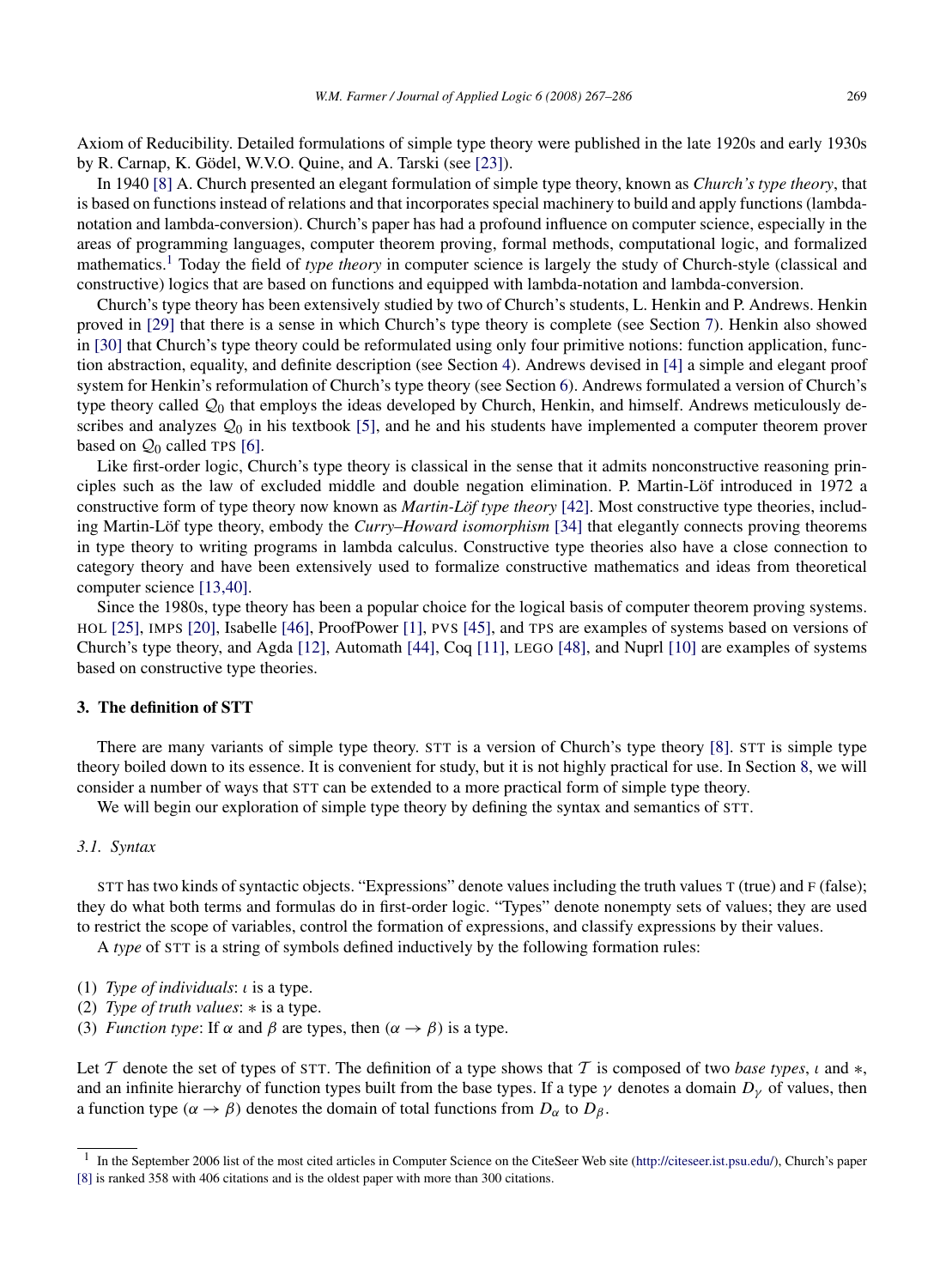| THE SIA KINGS OF STT CAPICSSIONS |                          |  |
|----------------------------------|--------------------------|--|
| Variable                         | $(x : \alpha)$           |  |
| Constant                         | C                        |  |
| Function application             | $(F \otimes A)$          |  |
| Function abstraction             | $(\lambda x : \alpha B)$ |  |
| Equality                         | $(E_1 = E_2)$            |  |
| Definite description             | $(Ix : \alpha A)$        |  |

Table 1 The six kinds of STT expressions

The *logical symbols* of STT are:

- (1) *Function application*: @.
- (2) *Function abstraction*: *λ*.
- $(3)$  *Equality*:  $=$ .
- (4) *Definite description*: I (capital iota).

(5) *Type binding*: : (colon).

(6) An infinite set  $V$  of symbols used to construct variables (see below).

Function abstraction defines a function  $x \mapsto E$  from an expression E usually involving x. Definite description builds an expression that denotes the unique value that satisfies a property *P* . Type binding constructs a variable by assigning a type to a member of  $\mathcal V$ .

A *language* of STT is a pair  $L = (\mathcal{C}, \tau)$  where is C is a set of symbols called *constants* and  $\tau : \mathcal{C} \to \mathcal{T}$  is a total function. That is, a language is a set of symbols with assigned types (what computer scientists usually call a "signature"). The constants are the nonlogical primitive symbols that are used to construct the expressions of the language.

An *expression E* of *type*  $\alpha$  of an STT language  $L = (\mathcal{C}, \tau)$  is a string of symbols defined inductively by the following formation rules:

- (1) *Variable*: If  $x \in V$  and  $\alpha \in T$ , then  $(x : \alpha)$  is an expression of type  $\alpha$ .
- (2) *Constant*: If  $c \in C$ , then *c* is an expression of type  $\tau(c)$ .
- (3) *Function application*: If *A* is an expression of type  $\alpha$  and *F* is an expression of type  $(\alpha \rightarrow \beta)$ , then  $(F \otimes A)$  is an expression of type *β*.
- (4) *Function abstraction*: If  $x \in V$ ,  $\alpha \in T$ , and *B* is an expression of type  $\beta$ , then  $(\lambda x : \alpha \cdot B)$  is an expression of type  $(\alpha \rightarrow \beta)$ .
- (5) *Equality*: If  $E_1$  and  $E_2$  are expressions of type  $\alpha$ , then  $(E_1 = E_2)$  is an expression of type  $\ast$ .
- (6) *Definite description*: If  $x \in V$ ,  $\alpha \in T$ , and *A* is an expression of type  $*$ , then  $(Ix : \alpha \cdot A)$  is an expression of type *α*. 2

(These six kinds of expressions are summarized in Table 1.) A string of symbols is considered an expression only if it can be assigned a type according to the rules given above. Notice that the type assigned to an expression is always unique. "Free variable", "closed expression", and similar notions are defined in the obvious way.

We will see shortly that the value of a definite description  $(Ix : \alpha \cdot A)$  is the unique value x of type  $\alpha$  satisfying A if it exists and is a canonical "error" value of type  $\alpha$  otherwise. For example, if f is a constant with type  $(\alpha \to \alpha)$ , then

 $(I x : \alpha \cdot ((f \otimes (x : \alpha)) = (x : \alpha)))$ 

denotes the unique fixed point of *f* if it exists and denotes an error value otherwise.

Notice that different kinds of expressions are distinguished *by type* instead of *by form*, as shown by the following examples. An *individual constant* of *L* is a constant  $c \in \mathcal{C}$  such that  $\tau(c) = i$ . A *formula* of *L* is an expression of *L* of type  $\ast$ . A *predicate* of *L* is an expression of *L* of type  $(\alpha \rightarrow \ast)$  for any  $\alpha \in \mathcal{T}$ .

<sup>2</sup> The definite description operator is often called the *iota operator* and is represented by a lower case iota (*ι*). Russell represented it by an inverted lower case iota ( *<sup>ι</sup>* ). We represent it by a capital iota (I) or an inverted capital iota (I), whatever one prefers.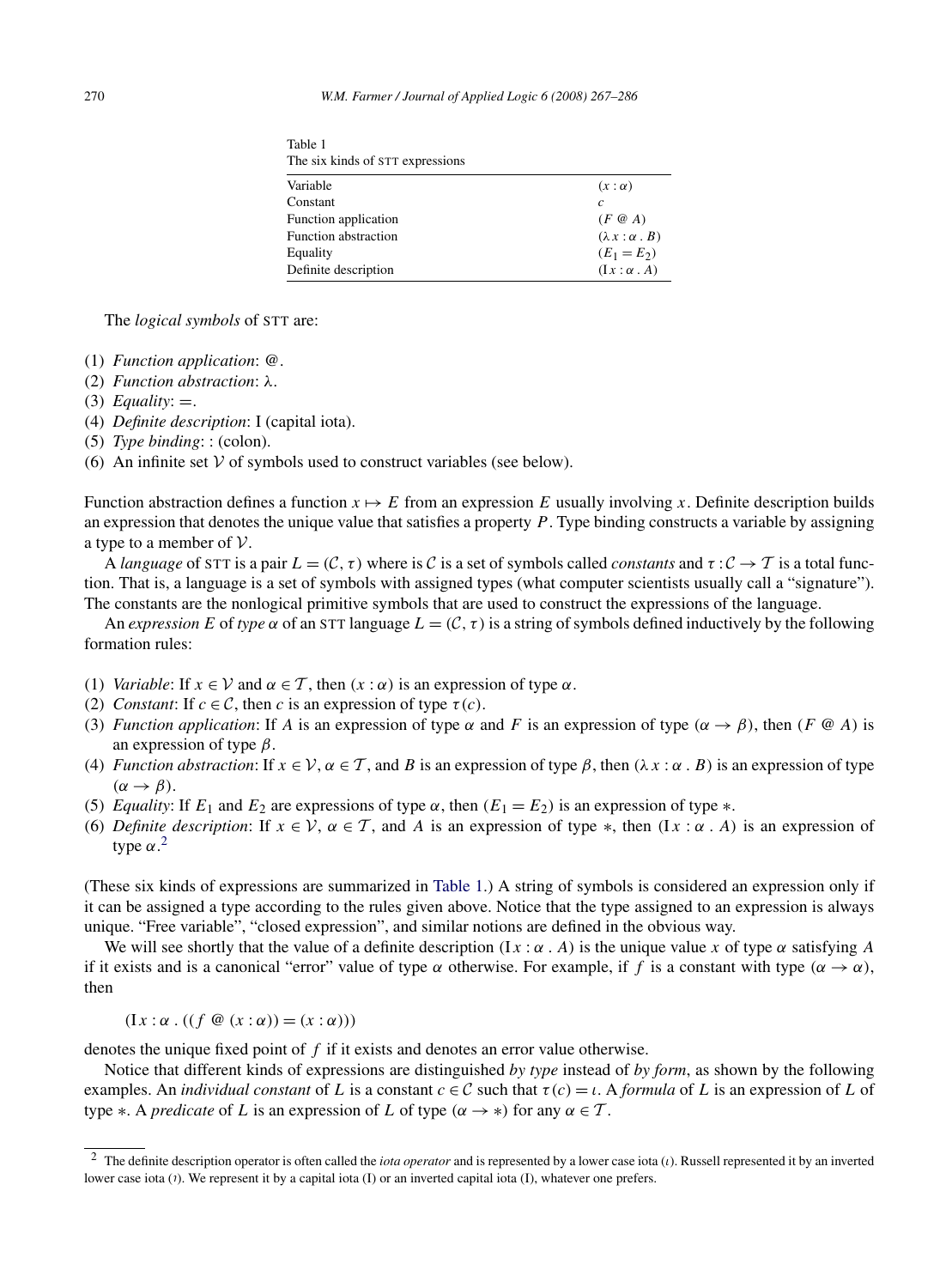<span id="page-4-0"></span>Let  $A_\alpha, B_\alpha, C_\alpha, \ldots$  denote expressions of type  $\alpha$ . We will often use the following abbreviation rules to write expressions in a more compact form:

- (1) A variable  $(x : \alpha)$  occurring in the body *B* of  $(\Box x : \alpha \cdot B)$ , where  $\Box$  is  $\lambda$  or I, may be written as *x* if there is no resulting ambiguity.
- (2) A matching pair of parentheses in a type or an expression may be dropped if there is no resulting ambiguity.
- (3) A function application *(F* @ *A)* may be written in the standard form *F(A)*.

# **Virtue 1.** STT *has a simple and highly uniform syntax.*

The syntax of STT with types in addition to expressions is a bit more complex than the syntax of first-order logic. However, the syntax is also more uniform than the syntax of first-order logic since expressions serve as both terms and formulas and constants include individual constants, function symbols, and predicate symbols as well as constants of many other types. There are no propositional connectives or quantifiers in STT, but we will see later that these can be easily defined in STT using function application, function abstraction, and equality.

# *3.2. Semantics*

The semantics of STT is based on "standard models". Later in the paper we will introduce another semantics based on "general models".

Fix two values T and F with  $T \neq F$  to represent *true* and *false*. A *standard model* for a language  $L = (\mathcal{C}, \tau)$  of STT is a triple  $M = (\mathcal{D}, I, e)$  where:

- (1)  $\mathcal{D} = \{D_{\alpha} : \alpha \in \mathcal{T}\}\$ is a set of nonempty domains (sets).
- (2)  $D_* = \{T, F\}$ , the domain of truth values.
- (3) For  $\alpha, \beta \in \mathcal{T}$ ,  $D_{\alpha \to \beta}$  is the set of *all* total functions from  $D_{\alpha}$  to  $D_{\beta}$ .
- (4) *I* maps each  $c \in \mathcal{C}$  to a member of  $D_{\tau(c)}$ .
- (5) *e* maps each  $\alpha \in \mathcal{T}$  to a member of  $D_{\alpha}$ .

For each  $\alpha \in \mathcal{T}$ ,  $e(\alpha)$  is intended to be a canonical "error" value of type  $\alpha$ .

*Dι*, the domain of individuals, is the core domain of a standard model. It corresponds to the domain of values of a first-order model. Since *D*∗, the domain of truth values, is always the set {T*,* F} of the standard truth values, the function domains of a standard model are determined by the choice of *Dι* alone. We say that *M* is *infinite* if *Dι* is infinite. (The domains of a standard model are shown in Table 2.)

Fix a standard model  $M = (\mathcal{D}, I, e)$  for a language  $L = (\mathcal{C}, \tau)$  of STT. A *variable assignment* into M is a function that maps each variable  $(x : \alpha)$  to a member of  $D_{\alpha}$ . Given a variable assignment  $\varphi$  into M, a variable  $(x : \alpha)$ , and  $d \in D_\alpha$ , let  $\varphi[(x : \alpha) \mapsto d]$  be the variable assignment  $\varphi'$  into *M* such that  $\varphi'((x : \alpha)) = d$  and  $\varphi'(X) = \varphi(X)$  for all  $X \neq (x : \alpha)$ .

The *valuation function* for *M* is the binary function  $V^M$  that takes as arguments an expression of *L* and a variable assignment into *M* and that satisfies the six conditions below. (We write  $V^M_\varphi(E)$  instead of  $V^M(E,\varphi)$ .)

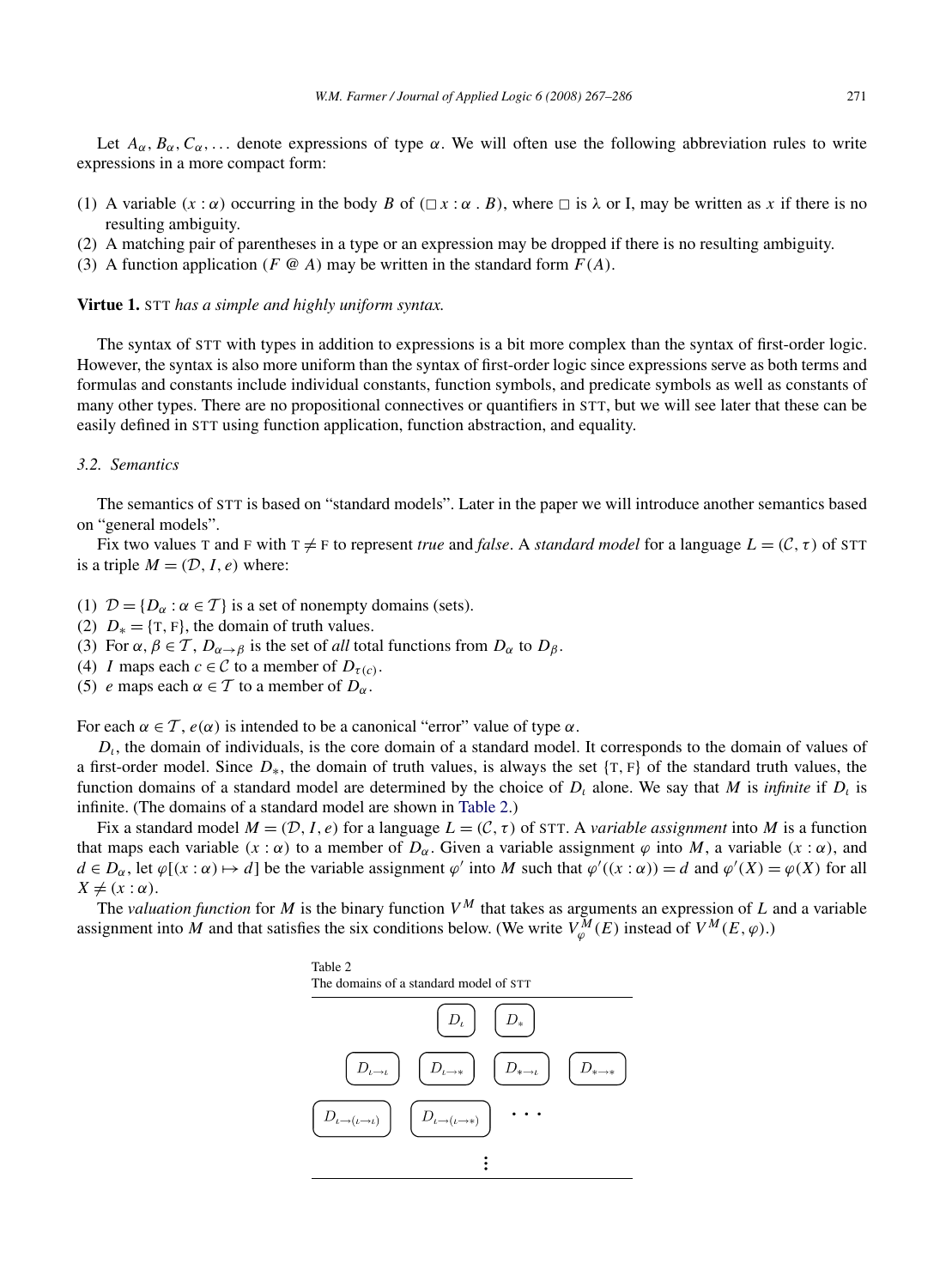- (1) Let *E* be a variable (i.e., *E* is of the form  $(x : \alpha)$ ). Then  $V_{\varphi}^{M}(E) = \varphi(E)$ .
- (2) Let *E* be a constant of *L* (i.e.,  $E \in C$ ). Then  $V_{\varphi}^{M}(E) = I(E)$ .
- (3) Let E be of the form  $(F \otimes A)$ . Then  $V^M_\varphi(E) = V^M_\varphi(F)(V^M_\varphi(A))$ , the result of applying the function  $V^M_\varphi(F)$  to the argument  $V_{\varphi}^M(A)$ .
- (4) Let *E* be of the form  $(\lambda x : \alpha \cdot B)$  where *B* is of type  $\beta$ . Then  $V_{\varphi}^M(E)$  is the function  $f: D_{\alpha} \to D_{\beta}$  such that, for each  $d \in D_{\alpha}$ ,  $f(d) = V_{\varphi[(x:\alpha) \mapsto d]}^{M}(B)$ .<sup>3</sup>
- (5) Let E be of the form  $(E_1 = E_2)$ . If  $V_{\varphi}^M(E_1) = V_{\varphi}^M(E_2)$ , then  $V_{\varphi}^M(E) = \tau$ ; otherwise  $V_{\varphi}^M(E) = \mathbb{F}$ .
- (6) Let E be of the form  $(Ix : \alpha \cdot A)$ . If there is a unique  $d \in D_{\alpha}$  such that  $V_{\varphi[(x:\alpha)\mapsto d]}^{M}(A) = T$ , then  $V_{\varphi}^{M}(E) = d$ ; otherwise  $V_{\varphi}^{M}(E) = e(\alpha).^{3}$

Let *E* be an expression of type  $\alpha$  of *L* and *A* be a formula of *L*.  $V_{\varphi}^{M}(E)$  is called the *value* of *E* in *M* with respect to  $\varphi$ .  $V_{\varphi}^{M}(E) \in D_{\alpha}$ , and if *E* is closed,  $V_{\varphi}^{M}(E)$  does not depend on  $\varphi$ . A value  $d \in D_{\alpha}$  is *nameable* if there is some closed expression *E* of *L* such that *d* is the value of *E* in *M*. *A* is *valid* in *M*, written  $M \models A$ , if  $V_{\varphi}^{M}(A) = T$  for all variable assignments *ϕ* into *M*. A *sentence* of *L* is a closed formula of *L*. *A* is a *semantic consequence* of a set *Σ* of sentences of *L*, written  $\Sigma \models A$ , if  $M \models A$  for every standard model *M* for *L* such that  $M \models B$  for all  $B \in \Sigma$ .

A *theory* of STT is a pair  $T = (L, \Gamma)$  where L is a language of STT and  $\Gamma$  is a set of sentences of L called the *axioms* of *T*. A formula *A* is a *semantic consequence* of *T*, written  $T \models A$ , if  $\Gamma \models A$ . A *standard model* of *T* is a standard model *M* for *L* such that  $M \models B$  for all  $B \in \Gamma$ .

#### **Virtue 2.** *The semantics of* STT *is based on a small collection of well-established ideas.*

The two semantics of first-order logic and STT are based on essentially the same ideas: domains of individuals, truth values, and functions; models for languages; variable assignments; and valuation functions defined recursively on the syntax of expressions.

We will conclude this section with an examination of isomorphic standard models.

Let  $M = (\mathcal{D}, I, e)$  and  $M' = (\mathcal{D}', I', e')$  be standard models for a language  $L = (\mathcal{C}, \tau)$  of STT where  $\mathcal{D} = \{D_{\alpha}: \alpha \in \mathcal{C} \}$ T } and  $\mathcal{D}' = \{D'_\alpha : \alpha \in \mathcal{T}\}\$ . An *isomorphism* from *M* to *M'* is a set  $\{\Phi_\alpha : \alpha \in \mathcal{T}\}\$  of mappings such that:

- (1)  $\Phi_{\alpha}$  is a bijection from  $D_{\alpha}$  to  $D'_{\alpha}$  for all  $\alpha \in \mathcal{T}$ .
- (2)  $\Phi_*(T) = T$  and  $\Phi_*(F) = F$ .
- (3)  $\Phi_{\beta}(f(a)) = \Phi_{\alpha \to \beta}(f)(\Phi_{\alpha}(a))$  for all  $\alpha, \beta \in \mathcal{T}, f \in D_{\alpha \to \beta}$ , and  $a \in D_{\alpha}$ .
- (4)  $\Phi_{\alpha}(I(c)) = I'(c)$  for all  $\alpha \in \mathcal{T}$  and  $c \in \mathcal{C}$  with  $\tau(c) = \alpha$ .

Notice that there is no requirement that  $\Phi_{\alpha}(e(\alpha)) = e'(\alpha)$  for all  $\alpha \in \mathcal{T}$ . *M* and *M'* are *isomorphic* if there is an isomorphism from *M* to *M* .

An expression is *definite description free* if it does not contain any subexpressions of the form *(*I *x* : *α . A)*.

**Theorem 1.** Let  $\{\Phi_\alpha: \alpha \in \mathcal{T}\}$  be an isomorphism from M to M',  $\varphi$  be a variable assignment into M,  $\varphi'$  be the variable *assignment into M' that maps each variable*  $(x:\alpha)$  *to*  $\Phi_{\alpha}(\varphi((x:\alpha)))$ *, and*  $E_{\alpha}$  *be an expression of L that is definite*  $\phi_{\alpha}(V_{\varphi}^{M}(E_{\alpha})) = V_{\varphi'}^{M'}(E_{\alpha}).$ 

**Proof.** By induction on the structure of expressions.  $\Box$ 

In other words, two isomorphic standard models for the same language have exactly the same structure except for the choice of error values.

 $3$  Notice that the semantics for function abstraction and definite description is defined using the same trick (due to Tarski) that is used to define the semantics for universal and existential quantification in first-order logic.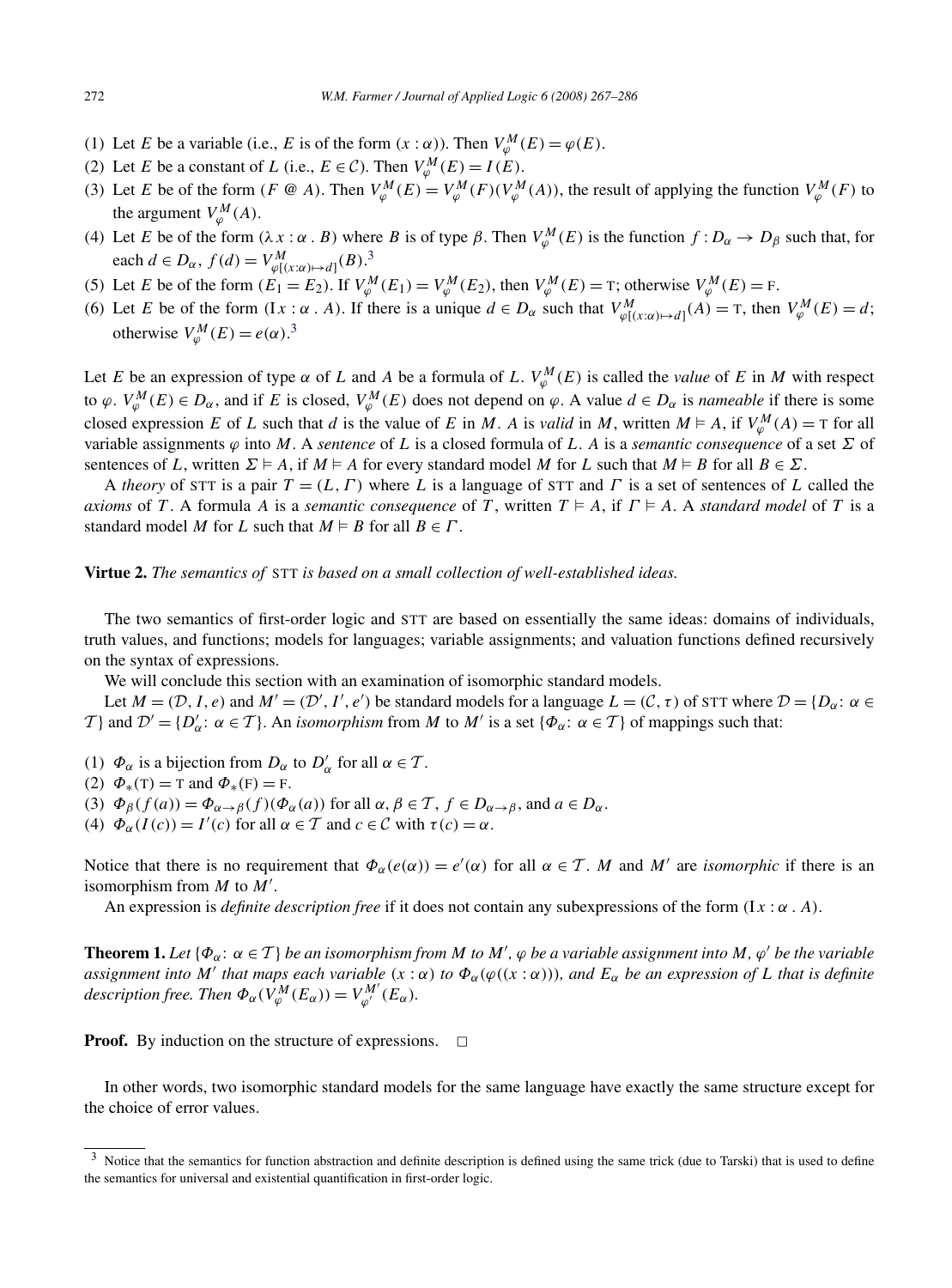## <span id="page-6-0"></span>**4. Expressivity**

On the surface, the expressivity of STT appears to be rather modest. The formulas of STT are limited to variables, constants, and definite descriptions of type ∗, equations between expressions of the same type, and applications of predicates; there are no propositional connectives nor quantifiers. However, STT can be used to reason about an infinite hierarchy of higher-order functions constructed over a domain of individuals and a domain of truth values. Since sets can be represented by predicates, the hierarchy includes a subhierarchy of higher-order sets constructed from individuals and truth values. Hidden within this hierarchy is the full power of higher-order predicate logic.

As Henkin shows in [\[30\],](#page-19-0) the usual propositional connectives and quantifiers can be defined in a logic like STT using just function application, function abstraction, and equality. Here are their definitions in STT:

| T                                | means $(\lambda x : * x) = (\lambda x : * x)$ .                                                                                |
|----------------------------------|--------------------------------------------------------------------------------------------------------------------------------|
| F.                               | means $(\lambda x : * \cdot \mathsf{T}) = (\lambda x : * \cdot x).$                                                            |
| $\neg A_*$                       | means $A_* = F$ .                                                                                                              |
| $(A_{\alpha} \neq B_{\alpha})$   | means $\neg(A_{\alpha} = B_{\alpha}).$                                                                                         |
| $(A_* \wedge B_*)$               | means $(\lambda f: (* \rightarrow (* \rightarrow *)): f(T)(T)) = (\lambda f: (* \rightarrow (* \rightarrow *)): f(A_*)(B_*)).$ |
| $(A_* \vee B_*)$                 | means $\neg(\neg A_* \wedge \neg B_*).$                                                                                        |
| $(A_* \Rightarrow B_*)$          | means $\neg A_* \vee B_*$ .                                                                                                    |
| $(A_* \Leftrightarrow B_*)$      | means $A_* = B_*$ .                                                                                                            |
| $(\forall x : \alpha \cdot A_*)$ | means $(\lambda x : \alpha A_*) = (\lambda x : \alpha . \mathsf{T}).$                                                          |
| $(\exists x : \alpha \cdot A_*)$ | means $\neg(\forall x : \alpha \cdot \neg A_*)$ .                                                                              |
| $\perp_{\alpha}$                 | means $Ix : \alpha . x \neq x$ .                                                                                               |
| if $(A_*, B_\alpha, C_\alpha)$   | means $I_x: \alpha \cdot (A_* \Rightarrow x = B_\alpha) \wedge (\neg A_* \Rightarrow x = C_\alpha)$                            |
|                                  | where $(x : \alpha)$ does not occur in $A_*, B_\alpha$ , or $C_\alpha$ .                                                       |

Notice that we are using the abbreviation rules given in Section [3.1.](#page-2-0) For example, the meaning of T is officially the expression

$$
((\lambda x : * \cdot (x : *) ) = (\lambda x : * \cdot (x : *))).
$$

In addition to the definitions of the usual propositional connectives and quantifiers, we also included above two definitions that employ definite description. ⊥*<sup>α</sup>* is a canonical error expression of type *α*. if is an if-then-else expression constructor (i.e., if  $(A_*,B_\alpha,C_\alpha)$ ) denotes the value of  $B_\alpha$  if  $A_*$  holds and denotes the value of  $C_\alpha$  if  $A_*$  does not hold).

If we fix the type of a variable x, say to  $\alpha$ , then an expression of the form  $(\Box x : \alpha \cdot E)$  may be written simply as  $(\Box x \cdot E)$ , where  $\Box$  is  $\lambda$ , I,  $\forall$ , or  $\exists$ . If desired, all types can be removed from an expression by fixing the types of the variables occurring in the expression. We will write a formula of the form  $(\Box x_1 : \alpha \cdots \Box x_n : \alpha \cdot A)$  simply as  $(\Box x_1, \ldots, x_n : \alpha : A)$ , where  $\Box$  is  $\forall$  or  $\exists$ . Similarly, we will write a formula of the form  $(\Box x_1 \cdots \Box x_n : A)$  (where the types of  $x_1, \ldots, x_n$  have been fixed) simply as  $(\square x_1, \ldots, x_n \cdot A)$ , where  $\square$  is  $\forall$  or  $\exists$ .

The definitions above show that, although STT is formulated as a "function theory", STT is actually a form of higherorder predicate logic. Moreover, first-order logic, second-order logic, third-order logic, etc. can be "embedded" in STT. The precise statement of this result is:

**Theorem 2.** Let T be any theory of nth-order logic for any  $n \geq 1$ . Then there is a theory T' of STT such that there is *a faithful interpretation of T in T* (*i.e., there is a translation Φ from the sentences of T to the sentences of T such that, for all sentences A of T*,  $T \models A$  *iff*  $T' \models \Phi(A)$ *)*.

Because STT is equipped with full higher-order quantification and definite description, most mathematical notions can be directly and naturally expressed in STT, especially if types are suppressed. We will give five simple examples, three in this section and two in the next section, that illustrate how "higher-order" concepts can be expressed in STT. None of these examples can be directly expressed in first-order logic.

For the first example, let equiv-rel be the expression

$$
\lambda p : (t \to (t \to *)).
$$
  

$$
\forall x : t . p(x)(x) \land
$$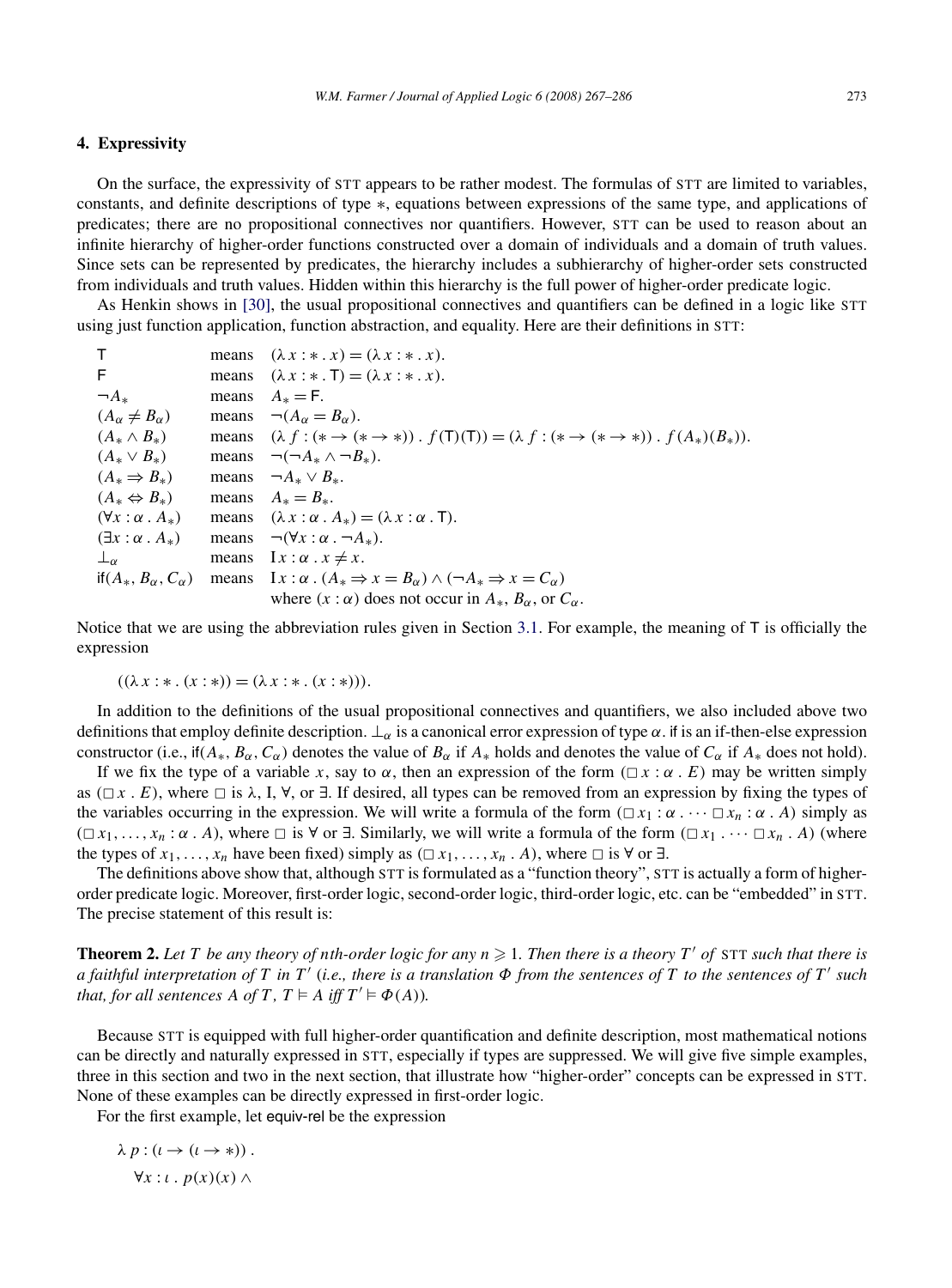$\forall x, y : i : p(x)(y) \Rightarrow p(y)(x) \land$  $\forall x, y, z : \iota \cdot (p(x)(y) \wedge p(y)(z)) \Rightarrow p(x)(z).$ 

Then equiv-rel(*r*) asserts that a binary relation *r* represented (in curryed form<sup>4</sup>) as a function of type  $($ *i* →  $($ *i* →  $*)$ ) is an equivalence relation.

For the second example, let compose be the expression

$$
\lambda f: (\iota \to \iota) \cdot \lambda g: (\iota \to \iota) \cdot \lambda x: \iota \cdot f(g(x)).
$$

If *f, g* are expressions of type  $(\iota \rightarrow \iota)$ , then compose  $(f)(g)$  is an expression that denotes the composition of *f* and *g* as functions.

For the third example, let inv-image be the expression

$$
\lambda f: (\iota \to \iota) \cdot \lambda s: (\iota \to *) \cdot Is': (\iota \to *) \cdot \forall x: \iota \cdot s'(x) \Leftrightarrow s(f(x)).
$$

If f is an expression of type  $(l \rightarrow l)$  representing a function and s is an expression of type  $(l \rightarrow *)$  representing a set, then inv-image(f)(s) is an expression of type  $(1 \rightarrow *)$  that represents the inverse image of *s* under f.

# **Virtue 3.** STT *is a highly expressive logic.*

In fact, nearly all theorems of mathematics can be straightforwardly expressed in STT.

Set theory can be formalized as a theory of first-order logic, e.g., as Zermelo–Fraenkel set theory (ZF) or as von-Neumann–Bernays–Gödel set theory (NBG). These first-order theories are extremely expressive but possess a very complex semantics. One might be tempted to argue that these theories show that first-order logic itself is extremely expressive. They show something different—that ZF and NBG are highly expressive foundations for mathematics. First-order logic, unlike simple type theory, is not a highly expressive foundation for mathematics. Simple type theory is not nearly as expressive as set theory, but its much simpler semantics makes it a far more suitable general-purpose logic than set theory.

Some readers might be wondering whether definite description is actually a necessary part of STT. Before we discuss this issue we will need to take a closer look at the nature of expressivity. The expressivity of a logic has two levels. The *theoretical expressivity* of a logic is the measure of what ideas can be expressed in the logic without regard to how the ideas are expressed. The *practical expressivity* of a logic is the measure of how readily ideas can be expressed in the logic. For example, first-order logic with predicate symbols but no function symbols has the same theoretical expressivity as standard first-order logic (with both predicate and function symbols) but has much lower practical expressivity than standard first-order logic.

The use of definite description in expressions of STT can be eliminated according to the scheme Russell presented in his famous and highly influential paper "On Denoting" [\[51\].](#page-19-0) Thus definite description is not a necessary theoretical component of STT: for every formula employing definite description there is an equivalent definite-description-free formula. This latter formula will often be much more verbose than the former. If definite description were not part of STT, the semantics of STT could be simplified because error elements would no longer be needed. However, without definite description it would not be possible to directly express the many mathematical concepts that are defined in informal mathematics using the form "the  $x$  that satisfies property  $P$ " such as the notion of the limit of a function (which is illustrated in the next section). In summary, removing definite description from STT would not affect the theoretical expressivity of STT but would significantly diminish STT's practical expressivity.

# **5. Categoricity**

Theories are used to specify structures. Some theories (e.g., a theory of groups) specify collections of structures (e.g., the collection of all groups). Other theories (e.g., the theory of a complete ordered field) specify a single structure (e.g., the ordered field of the real numbers). In other words, a theory specifies the collection of models that belong

<sup>&</sup>lt;sup>4</sup> The *curryed form* of a function  $f: A \times B \to C$  is the function  $f': A \to (B \to C)$  such that, for all  $x \in A$  and  $y \in B$ ,  $f(x, y) = f'(x)(y)$ . The process of "currying" a function is named after the logician H. Curry, the founder of combinatory logic.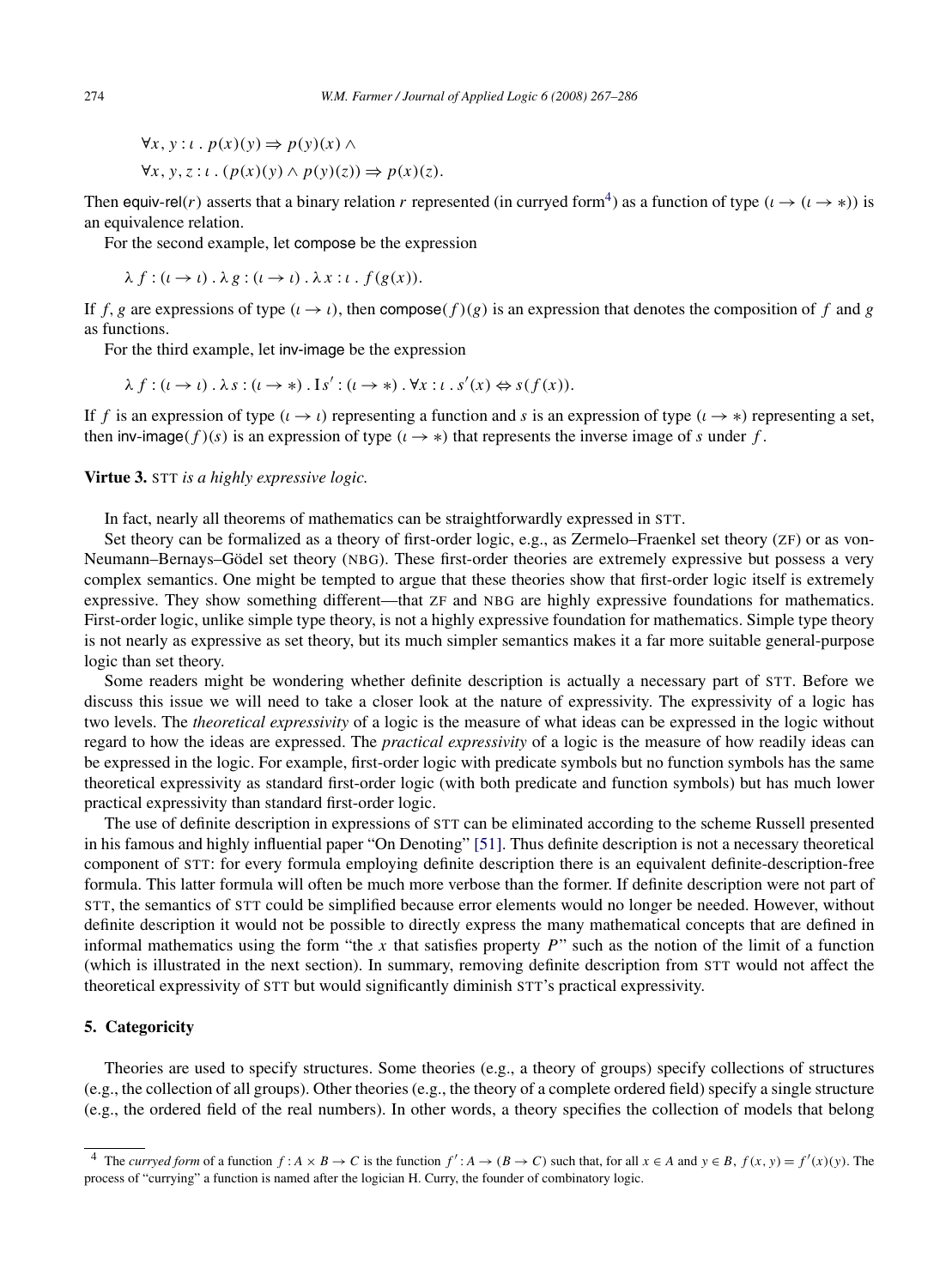to the theory. A theory is *categorical* if it has exactly one model up to isomorphism. Categorical theories are very desirable in applications in which a theory is used as a "model" of a specific complex system.

In his 1889 booklet [\[47\],](#page-19-0) G. Peano presented a theory of natural number arithmetic, commonly called *Peano Arithmetic*. The theory consists of Peano's famous five axioms for the natural numbers plus four axioms for equality. Independently of Peano, R. Dedekind developed in [\[15\]](#page-19-0) a theory of natural number arithmetic very similar to Peano Arithmetic. He proved, in effect, that all structures satisfying Peano's axioms are isomorphic to the standard structure *(***N***,* 0*,s)* of the natural numbers, i.e., that Peano Arithmetic is categorical.

Let PA =  $(L, \Gamma)$  be the theory of STT where  $L = (\{0, s\}, \tau), \Gamma = \{A_1, A_2, A_3\}$ ,

- (1)  $τ(0) = *ι*,$
- (2)  $\tau(s) = i \rightarrow i$ ,
- (3)  $A_1$  is  $\forall x : \iota \cdot s(x) \neq 0$ ,
- (4)  $A_2$  is  $\forall x, y : i \cdot s(x) = s(y) \Rightarrow x = y$ , and
- (5)  $A_3$  is  $\forall p : (\iota \to *) \cdot (p(0) \land (\forall x : \iota \cdot p(x) \Rightarrow p(s(x)))) \Rightarrow \forall x : \iota \cdot p(x)$ .

PA is a very direct formalization of Peano Arithmetic. The type *ι* denotes the set  $N = \{0, 1, 2, ...\}$  of the natural numbers, 0 denotes the first natural number, and *s* denotes the successor function. The five clauses of the definition of PA correspond to Peano's five axioms for the natural numbers. (*A*<sup>1</sup> says 0 is not a successor, *A*<sup>2</sup> says *s* is injective, and  $A_3$  expresses the induction principle.) The other basic operations of natural number arithmetic, such as  $+$ ,  $\cdot$ , and *<*, can be defined in PA.

Like Peano Arithmetic itself, PA is categorical. Its unique standard model (up to isomorphism) is  $(D, I, e)$  where  $D_l = \{0, 1, 2, \ldots\}$ ,  $I(0) = 0$ ,  $I(s) =$  the successor function on  $D_l$ , and *e* is any function that maps each type  $\alpha$  to a value in  $D_{\alpha}$ .

Peano Arithmetic cannot be directly formalized in first-order logic because the induction principle involves quantification over predicates, which is not directly expressible in first-order logic. There is, however, a standard first-order formalization  $PA' = (L', \Gamma')$  of Peano Arithmetic where  $L'$  is the first-order language containing an individual constant 0, a unary function symbol *s*, and two binary function symbols + and · and where *Γ* is the following set of sentences of  $L'$ :

- $(1) \forall x \cdot s(x) \neq 0.$
- (2)  $\forall x, y \cdot s(x) = s(y) \Rightarrow x = y$ .
- (3)  $\forall x \cdot x + 0 = x$ .
- (4)  $\forall x, y \cdot x + s(y) = s(x + y)$ .
- $(5) \forall x \cdot x \cdot 0 = 0.$
- (6)  $\forall x, y \cdot x \cdot s(y) = (x \cdot y) + x.$

(7) Each sentence *A* that is a universal closure of a formula of the form

 $(B[0] ∧ (∀x.B[x] ⇒ B[s(x)])) ⇒ ∀x.B[x]$ 

where  $B[x]$  is a formula of  $L'$ .

Clause 7 is an infinite collection of formulas called the *induction schema*. It is only an approximation of the induction principle. In fact, the induction schema includes just a countably infinite number of instances of the induction principle (one for each equivalence class of formulas related by logical equivalence), while the induction principle has a continuum number of instances (one for each property of the natural numbers).

PA' is not categorical. Since PA' does not contain all instances of the induction principle, Dedekind's proof of the categoricity of Peano Arithmetic fails. Moreover, PA' has "nonstandard" models containing infinite natural numbers by the compactness theorem of first-order logic.

The failure to achieve categoricity for a theory of natural number arithmetic in first-order logic is not an aberration. Rather it is an instance of a fundamental weakness of first-order logic that is a simple consequence of the compactness theorem of first-order logic:

**Theorem 3.** *Any first-order theory that has an infinite model has infinitely many* (*infinite*) *nonisomorphic models.*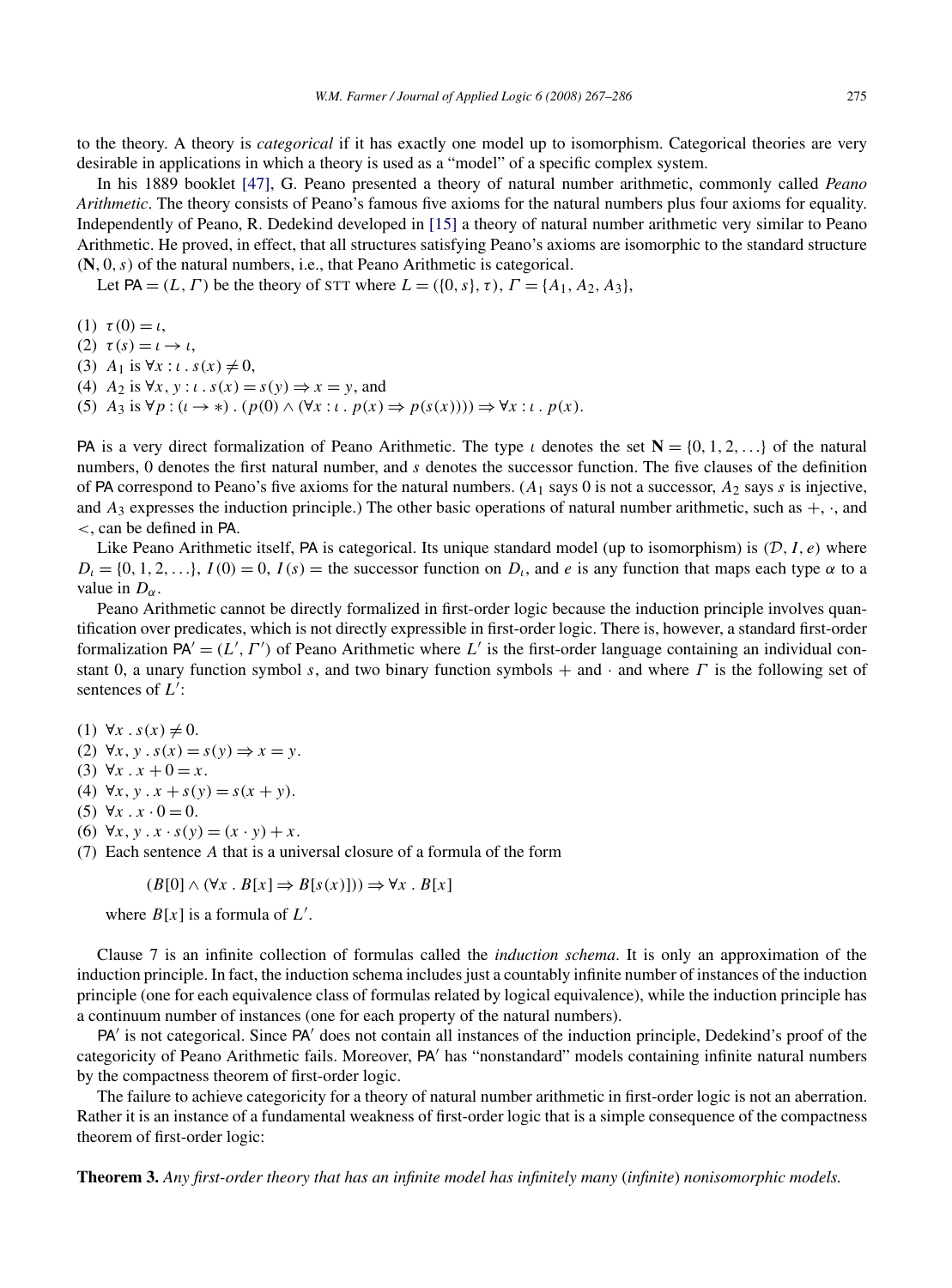Thus, a first-order theory that is intended to specify a single infinite structure cannot be categorical.

Let us consider a second example. It is well known that there is exactly one *complete ordered field* up to isomorphism, namely, the standard structure

*(***R***,*+*,* 0*,*−*,*·*,* 1*,* <sup>−</sup>1*,* pos*)*

of the real numbers where pos denotes the set of positive real numbers.<sup>5</sup> Let  $COF = (L, \Gamma)$  be the theory of STT such that:

•  $L = (\{+, 0, -, \cdot, 1, ^{-1}, \text{pos}, <, \leq, \text{ub}, \text{lub}\}, \tau)$  where  $\tau$  is defined by:

| Constant $c$   | Type $\tau(c)$                                    |
|----------------|---------------------------------------------------|
| 0, 1           | $\mathbf{I}$                                      |
| $-$ , $^{-1}$  | $l \rightarrow l$                                 |
| pos            | $l \rightarrow *$                                 |
| $+$ .          | $t \rightarrow (t \rightarrow t)$                 |
| $\lt$ . $\leq$ | $l \rightarrow (l \rightarrow *)$                 |
| ub, lub        | $l \rightarrow ((l \rightarrow *) \rightarrow *)$ |

- *Γ* is the set of the 18 sentences given below. We assume that the variables *x*, *y*, *z* are of type *ι* and the variable *s* is of type  $(l \rightarrow *)$ .
	- (1)  $\forall x, y, z \cdot (x + y) + z = x + (y + z)$ . (2)  $\forall x, y \cdot x + y = y + x.$ (3)  $\forall x \cdot x + 0 = x$ . (4)  $\forall x \cdot x + (-x) = 0.$ (5)  $\forall x, y, z \cdot (x \cdot y) \cdot z = x \cdot (y \cdot z)$ . (6)  $\forall x, y \cdot x \cdot y = y \cdot x$ . (7)  $∀x . x . 1 = x.$ (8)  $\forall x \cdot x \neq 0 \Rightarrow x \cdot x^{-1} = 1.$  $(9)$  0  $\neq$  1. (10)  $\forall x, y, z \cdot x \cdot (y + z) = (x \cdot y) + (x \cdot z).$ (11)  $\forall x \cdot (x = 0 \land \neg pos(x) \land \neg pos(-x)) \lor (x \neq 0 \land pos(x) \land \neg pos(-x)) \lor (x \neq 0 \land \neg pos(x) \land pos(-x)).$ (12) ∀*x,y .(*pos*(x)* ∧ pos*(y))* ⇒ pos*(x* + *y)*. (13) ∀*x,y .(*pos*(x)* ∧ pos*(y))* ⇒ pos*(x* · *y)*. (14)  $\forall x, y \cdot x < y \Leftrightarrow \text{pos}(y - x)$ . (15)  $\forall x, y \in \mathcal{X} \leq y \Leftrightarrow (x \leq y \vee x = y).$ (16)  $\forall x, s \cdot x$  ub  $s \Leftrightarrow (\forall y \cdot s(y) \Rightarrow y \leq x)$ . (17)  $\forall x, s \cdot x$  lub  $s \Leftrightarrow (x \text{ ub } s \wedge (\forall y \cdot y \text{ ub } s \Rightarrow x \leq y)).$
	- $(18)$   $\forall s$ .  $((\exists x \cdot s(x)) \wedge (\exists x \cdot x \text{ ub } s)) \Rightarrow \exists x \cdot x \text{ lub } s.$

# Notes:

- (1) As a result of fixing the types for the variables  $x, y, z, s$ , the axioms of COF are free of types and thus look just like the axioms one might see in any mathematics textbook.
- (2) We write the additive and multiplicative inverses of *x* as  $-x$  and  $x^{-1}$  instead of as  $-(x)$  and  $^{-1}(x)$ , respectively.
- (3) + and  $*$  are formalized by constants of type  $(\iota \to (\iota \to \iota))$  representing curryed functions. However, we write the application of + and  $*$  using infix notation, e.g., we write  $x + y$  instead of  $+(x)(y)$ .  $<$  and  $\leq$  are handled in a similar way.
- (4) pos is a predicate that represents the set of positive real numbers.

<sup>5</sup> The first categorical axiomatization of the real numbers is generally considered to be the theory of a *maximal ordered Archimedean field* presented by D. Hilbert in 1900 [\[33\].](#page-19-0)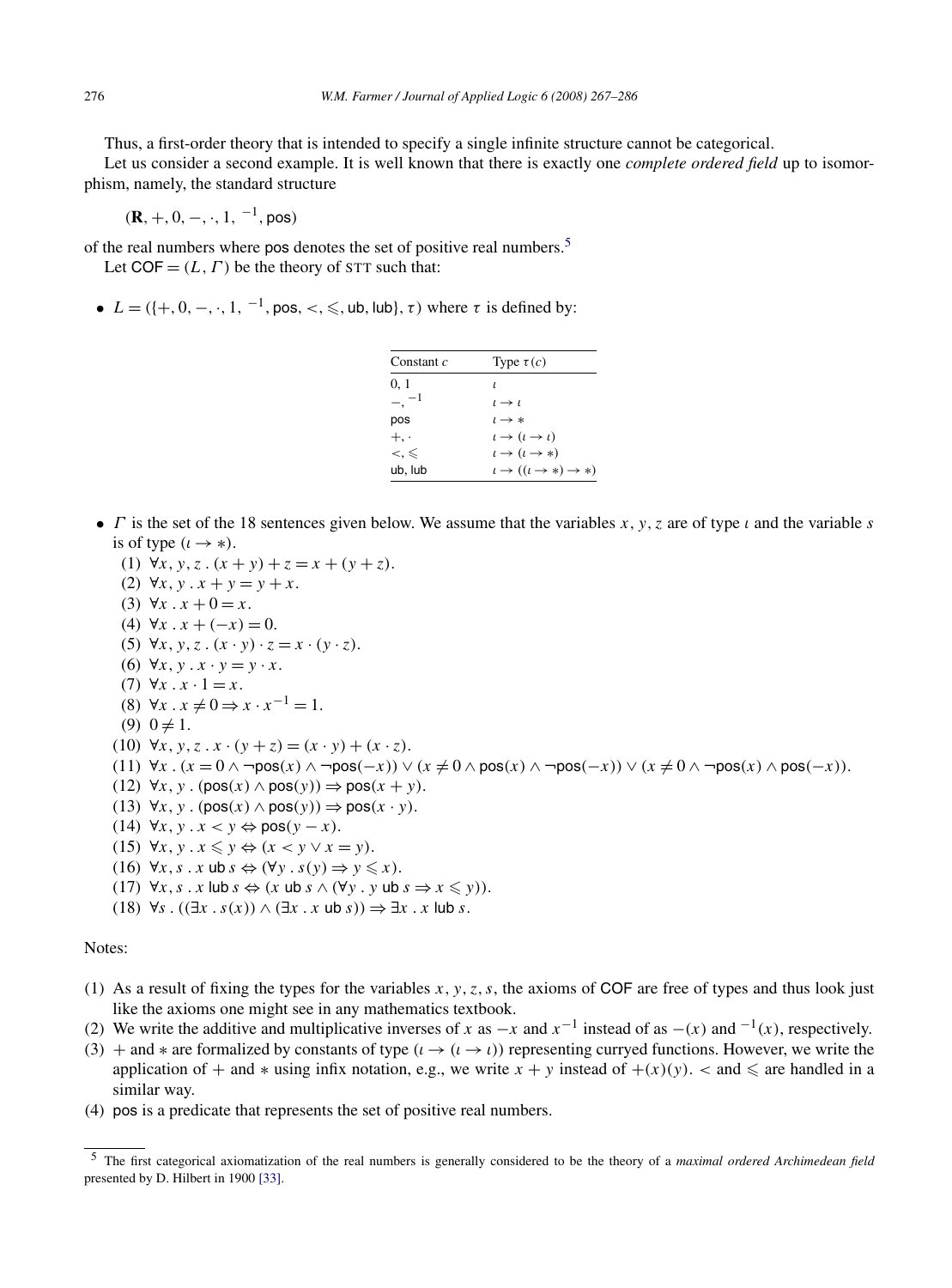- <span id="page-10-0"></span>(5)  $ub(x)(s)$  and  $ub(x)(s)$  say that x is an upper bound of s and x is the least upper bound of s, respectively. We write  $ub(x)(s)$  and  $lub(x)(s)$  as x ub s and x lub s, respectively, using infix notation.
- (6) Sentence 18 expresses the *completeness principle* of the real numbers, i.e., that every set of real numbers that is nonempty and has an upper bound has a least upper bound.

COF is a direct formalization of the theory of a complete ordered field. COF is categorical; its unique standard model (up to isomorphism) is  $(D, I, e)$  where  $D_i = \mathbf{R}$ , the set of real numbers, *I* assigns  $+, 0, -, \cdot, 1, -1, \text{pos}, <, \leq,$ ub, lub their usual meanings, and *e* is any function that maps each type  $\alpha$  to a value in  $D_{\alpha}$ .

Like Peano Arithmetic, the theory of a complete ordered field is a theory of a single fundamental infinite structure that cannot be directly formalized in first-order logic as a categorical theory since the completeness principle involves quantification over predicates.

#### **Virtue 4.** STT *admits categorical theories of infinite structures.*

It is worthwhile to note that PA and COF are both formalized using only a small portion of the machinery of STT. In fact, both Peano Arithmetic and the theory of a complete ordered field can be formalized in *second-order logic* as categorical theories.

We will conclude this section by giving the fourth and fifth examples that illustrate the expressivity of STT. For the fourth example, let abs be the expression

 $λr$  : *ι* . if(0 ≤ *r*, *r*, −*r*)

in COF. abs denotes the absolute value function on the real numbers.

For the fifth example, let lim be the expression

$$
\lambda f: (t \to t) \cdot \lambda a: t.
$$
  
(II : t. ( $\forall \epsilon : t \cdot 0 < \epsilon \Rightarrow$   
( $\exists \delta : t \cdot 0 < \delta \land$   
( $\forall x : t \cdot (abs(x - a) < \delta \land x \neq a) \Rightarrow abs(f(x) - l) < \epsilon$ )))

in COF. Suppose f is an expression of type of  $(l \rightarrow l)$  and a is an expression of type  $l$  in COF. Then  $\lim_{h \to l} (f)(a)$  denotes the limit of *f* at *a* if *f* approaches a limit at *a*; otherwise lim*(f )(a)* denotes the canonical error value of type *ι*. Notice that the use of definite description in this example enables the standard definition of a limit of a function to be directly formalized.

#### **6. Provability**

Up to this point we have said nothing about formal proof. In this section we investigate provability in STT. We begin by giving some definitions.

A (*Hilbert-style*) *proof system* for STT consists of a finite set of axiom schemas and rules of inference. Let **P** be a proof system for STT and *T* = *(L,Γ )* be a theory of STT. A finite sequence of formulas of *L* is a *proof* of a formula *A* from *T* in **P** if *A* is the last member of the sequence and every member of the sequence is an instance of one of the axiom schemas of **P**, a member of *Γ* , or is inferred from previous members by a rule of inference of **P**.

Let  $T \vdash_{\mathbf{P}} A$  mean there is a proof of A from T in **P**. **P** is *sound* if, for every theory  $T = (L, \Gamma)$  and formula A of *L*,

 $T \vdash_{\mathbf{P}} A$  implies  $T \vDash A$ .

**P** is *complete* if, for every theory  $T = (L, \Gamma)$  and formula A of L,

 $T \models A$  implies  $T \vdash_{\mathbf{P}} A$ .

It is well known that there is no sound and complete proof system for second-order logic, and hence, it is not surprising that there is no sound and complete proof system for STT. On the surface, this may appear to be a weakness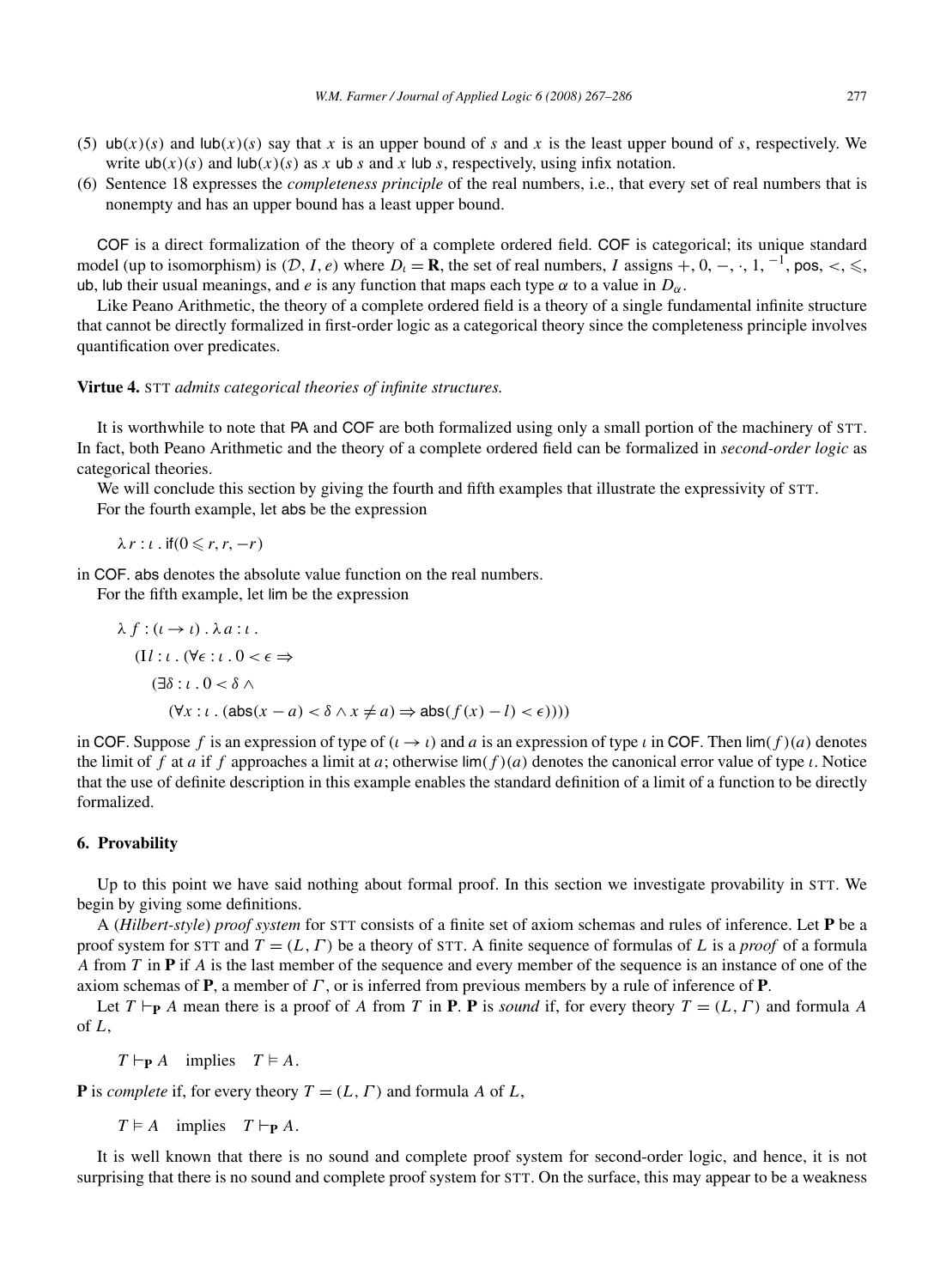<span id="page-11-0"></span>of STT, but indeed it is a sign of its strength. The incompleteness of STT is an immediate consequence of Gödel's Incompleteness Theorem.

**Theorem 4** *(Incompleteness). There is no sound and complete proof system for* STT*.*

**Proof.** Suppose **P** is a sound and complete proof system for STT. By the soundness of **P** and Gödel's Incompleteness Theorem, there is a sentence A such that  $(1)$   $M \models A$ , where M is the unique standard model for PA (up to isomorphism), and (2) PA $\nvdash_{\mathbf{P}} A$ . By the completeness of **P**, (2) implies PA $\nvdash A$  and hence  $M \nvdash A$  since M is the only standard model of PA, which contradicts  $(1)$ .  $\Box$ 

We will now present a very simple and elegant proof system for *L* called **A** which is adapted for STT from a proof system devised by Andrews [\[4\].](#page-18-0) Define  $B_\beta[(x:\alpha) \mapsto A_\alpha]$  to be the result of simultaneously replacing each free occurrence of  $(x : α)$  in  $B<sub>β</sub>$  by an occurrence of  $A<sub>α</sub>$ . Let  $(\exists ! x : α \cdot A)$  mean

 $\exists x : \alpha \cdot (A \wedge (\forall y : \alpha \cdot A[(x : \alpha) \mapsto (y : \alpha)] \Rightarrow y = x)$ )

where  $(y : \alpha)$  does not occur in A. This formula asserts there exists a unique value *x* of type  $\alpha$  that satisfies A.

**A** consists of the following six axiom schemas and single rule of inference:

**A1** (*Truth Values*)

$$
\forall f: (* \to *) \ . \ (f(\mathsf{T}) \land f(\mathsf{F})) \Leftrightarrow (\forall x: * \ . \ f(x)).
$$

**A2** (*Leibniz' Law*6)

$$
\forall x, y : \alpha \cdot (x = y) \Rightarrow (\forall p : (\alpha \to *) \cdot p(x) \Leftrightarrow p(y)).
$$

**A3** (*Extensionality*)

$$
\forall f, g: (\alpha \to \beta) \cdot (f = g) \Leftrightarrow (\forall x: \alpha \cdot f(x) = g(x)).
$$

**A4** (*Beta-Reduction*)

$$
(\lambda x : \alpha \cdot B_{\beta})(A_{\alpha}) = B_{\beta}[(x : \alpha) \mapsto A_{\alpha}]
$$

provided  $A_{\alpha}$  is free for  $(x : \alpha)$  in  $B_{\beta}$ .<sup>7</sup>

**A5** (*Proper Definite Description*)

 $(\exists !x : \alpha \cdot A_*) \Rightarrow A_*[(x : \alpha) \mapsto (I x : \alpha \cdot A_*)]$ 

provided  $(Ix : \alpha \cdot A_*)$  is free for  $(x : \alpha)$  in  $A_*$ .<sup>7</sup>

**A6** (*Improper Definite Description*)

$$
\neg (\exists ! x : \alpha \cdot A_*) \Rightarrow (\mathbf{I} x : \alpha \cdot A_*) = \bot_{\alpha}.
$$

**R** (*Equality Substitution*) From  $A_\alpha = B_\alpha$  and  $C_*$  infer the result of replacing one occurrence of  $A_\alpha$  in  $C_*$  by an occurrence of *Bα*, provided that the occurrence of *Aα* in *C*<sup>∗</sup> is not a variable *(x* : *α)* immediately preceded by *λ* or I.

Notice that **A** does not include a comprehension axiom schema for defining functions from expressions. It is unnecessary because a function can be defined directly from an expression via function abstraction. Moreover, the comprehensive axiom schema is provable in **A** (see the proof of Theorem 5243 in [\[5\]](#page-18-0) for details).

<sup>6</sup> Leibniz' Law says that if two things are equal they satisfy exactly the same properties.

 $\frac{7}{4}$  A<sub>α</sub> is free for (x : α) in B<sub>β</sub> if no free occurrence of (x : α) in B<sub>β</sub> is within a subexpression of B<sub>β</sub> of the form (λ y : γ. C) or (I y : γ. C) where  $(y; \gamma)$  is free in *Aα*. That is, *A<sub>α</sub>* is free for  $(x; \alpha)$  in *B<sub>β</sub>* if none of the free variables of *A<sub>α</sub>* are "captured" by  $\lambda$  or I when the free occurrences of  $(x : \alpha)$  in  $B_\beta$  are replaced by  $A_\alpha$ .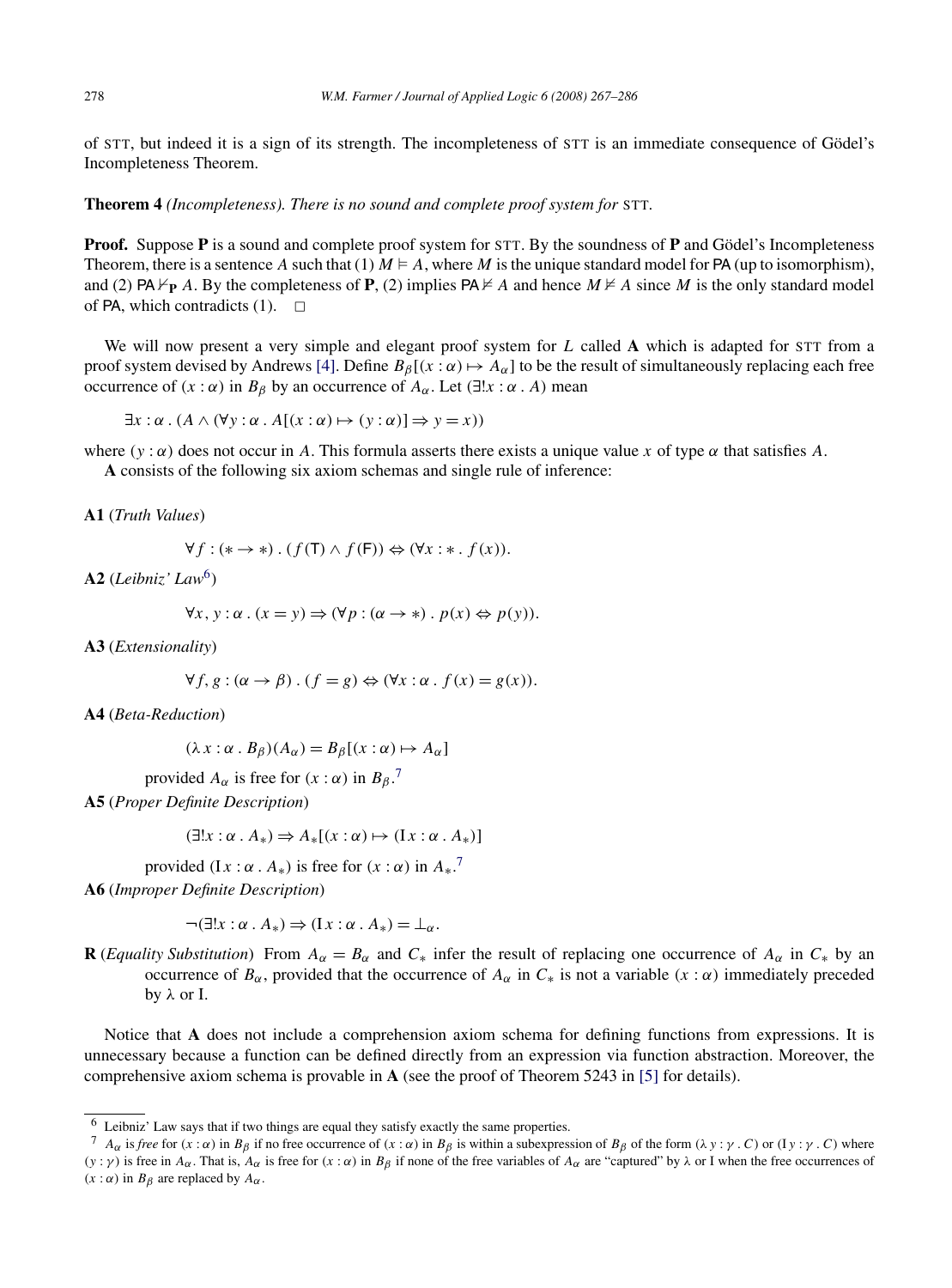# <span id="page-12-0"></span>**Theorem 5. A** *is sound.*

**Proof.** Each instance of the axiom schemas A1-A6 is valid in every standard model, and rule R preserves validity in every standard model. For details, see the proof of Theorem 5402 in [\[5\].](#page-18-0)  $\Box$ 

## **Theorem 6. A** *is not complete.*

## **Proof.** Corollary of [Theorem 4.](#page-11-0) <del>□</del>

Since **A** is incomplete, it is not obvious whether the basic theorems of simple type theory can be proven in **A**. Does **A** have sufficient provability power to be useful? The answer is yes indeed—**A** has enough provability power to serve as a foundation for mathematics.

Let  $A + I$  be  $A$  plus an additional axiom that says that the domain of individuals is infinite.

**Theorem 7.** *The consistency of* **A** + **I** *implies the consistency of bounded Zermelo set theory and conversely.*

Bounded Zermelo set theory is Zermelo set theory (i.e., Zermelo–Fraenkel set theory without the replacement axiom) with a version of the separation axiom in which the quantifiers are bounded by sets. S. Mac Lane advocated bounded Zermelo set theory as an adequate foundation for mathematics [\[41\],](#page-19-0) and as a result, bounded Zermelo set theory is commonly known as *Mac Lane set theory*.

A standard measure for provability power is consistency strength. Theorem 7 says that **A**+ **I** and bounded Zermelo set theory have the same consistency strength and thus the same provability power. Therefore, if bounded Zermelo set theory is an adequate foundation for mathematics, so is **A** plus an axiom of infinity.

A variant of Theorem 7 was first proved by R. Jensen [\[36\];](#page-19-0) a more detailed proof is found in A. Mathias's paper [\[43\].](#page-19-0)

**Virtue 5.** *There is a proof system for* STT *that is simple, elegant, and powerful.*

In the next section, we will show that there is a sense in which **A** is actually complete—which should expel any queasiness that one has about how well **A** captures the semantics of STT.

# **7. General models**

When Henkin was a graduate student at Princeton, he investigated the structure of nameable values (see Section [3.2\)](#page-4-0) in standard models of Church's type theory [\[31\].](#page-19-0) His investigation led to two extraordinary discoveries.

First, he discovered that the proof system for Church's type theory is actually sound and complete if the semantics is generalized by substituting the notion of a "general model" for the notion of a standard model [\[29\].](#page-19-0) Recall that the incompleteness of Church's type theory with respect to the ordinary semantics based on standard models follows from Gödel's incompleteness theorem (see [Theorem 4\)](#page-11-0).

Second, he found that the method employed in his proof of the generalized completeness of Church's type theory could be used to get a new proof of the completeness of first-order logic (which was first proved by Gödel) [\[28\].](#page-19-0) This proof is now one of the hallmarks of first-order model theory.

A *general structure* for a language  $L = (\mathcal{C}, \tau)$  of STT is a triple  $M = (\mathcal{D}, I, e)$  where:

- (1)  $\mathcal{D} = \{D_{\alpha}: \alpha \in \mathcal{T}\}\$ is a set of nonempty domains (sets).
- (2)  $D_* = \{T, F\}.$
- (3) For  $\alpha, \beta \in \mathcal{T}$ ,  $D_{\alpha \to \beta}$  is *some* nonempty set of total functions from  $D_{\alpha}$  to  $D_{\beta}$ .
- (4) *I* maps each  $c \in \mathcal{C}$  to a member of  $D_{\tau(c)}$ .
- (5) *e* maps each  $\alpha \in \mathcal{T}$  to a member of  $D_{\alpha}$ .

*M* is a *general model* for *L* if there is a binary function  $V^M$  that satisfies the same conditions as the valuation function for a standard model. A general model is thus the same as a standard model except that the function domains of the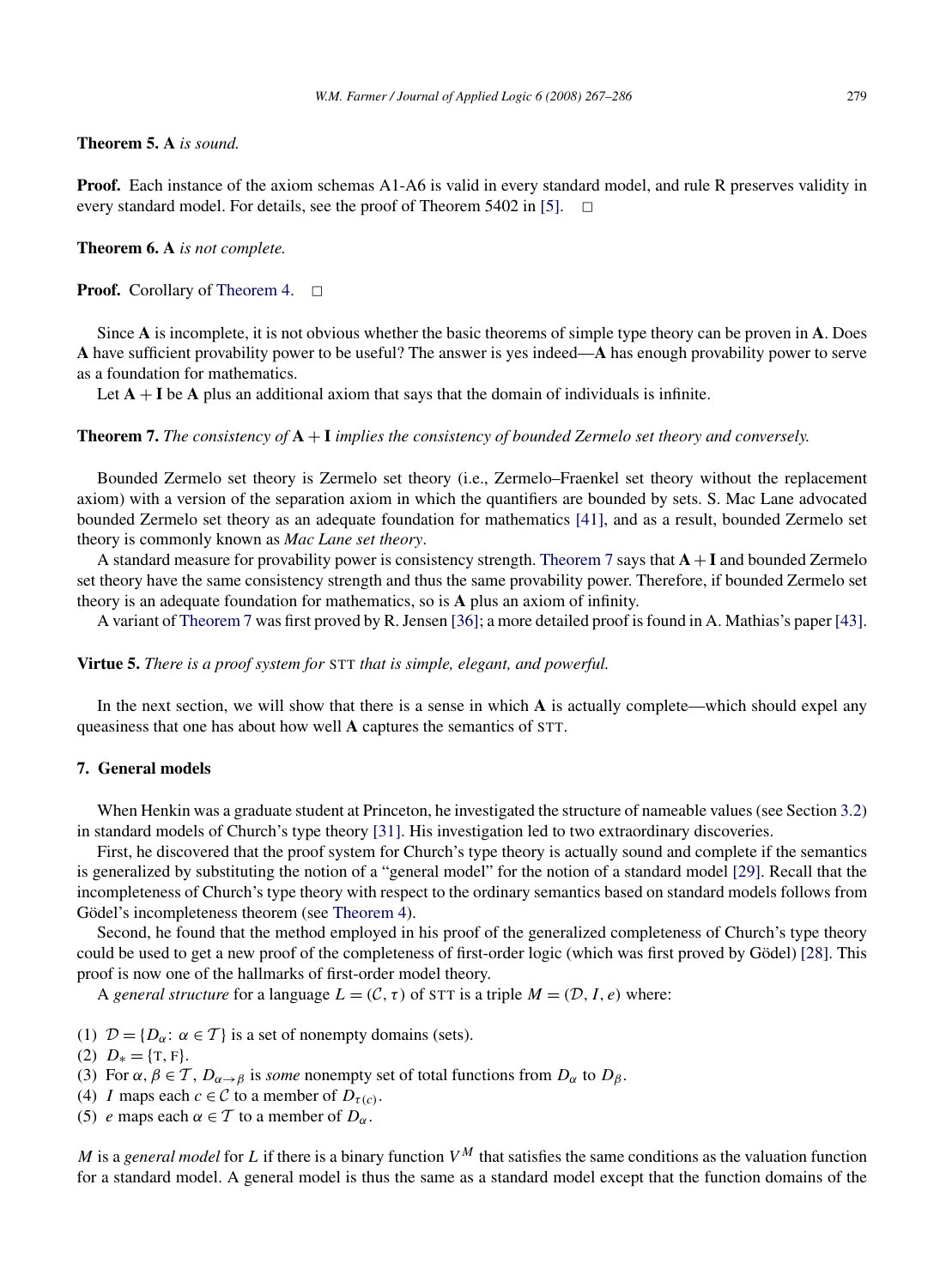model may not be "fully inhabited". Hence every standard model for *L* is also a general model for *L*. Let us say that *M* is a *nonstandard model* for *L* if it is a general model, but not a standard model, for *L*.

Let  $T = (L, \Gamma)$  be a theory of STT and *A* be a formula of *L*. *A* is a *semantic consequence* of a set  $\Sigma$  of sentences of *L* in the general sense, written  $\Sigma \models_g A$ , if  $M \models A$  for every general model M for *L* such that  $M \models B$  for all  $B \in \Sigma$ . *A* is a *semantic consequence* of *T in the general sense*, written  $T \vDash_g A$ , if  $\Gamma \vDash_g A$ . A *general model* of *T* is a general model *M* for *L* such that  $M \models B$  for all  $B \in \Gamma$ .

Let **P** be a proof system for STT. **P** is *sound in the general sense* if, for every theory  $T = (L, \Gamma)$  and formula A of *L*,

 $T \vdash_{\mathbf{P}} A$  implies  $T \vDash_{g} A$ .

**P** is *complete in the general sense* if, for every theory  $T = (L, \Gamma)$  and formula A of L,

 $T \vDash g A$  implies  $T \vDash_{\mathbf{P}} A$ .

**Theorem 8. A** *is sound in the general sense.*

**Proof.** This is a generalization of [Theorem 5;](#page-12-0) see the proof of Theorem 5402 in [\[5\].](#page-18-0)  $\Box$ 

A theory *T* is *consistent* if there is no proof of F from *T* in **A**. For a language  $L = (\mathcal{C}, \tau)$ , the cardinality of *L*, written  $|L|$ , is  $|C| + \aleph_0$ . A general model  $({D_{\alpha}: \alpha \in T}, I, e)$  for *L* is *frugal* if  $|D_{\alpha}| \le |L|$  for all  $\alpha \in T$ .

**Theorem 9** *(Henkin's Theorem). Every consistent theory of* STT *has a frugal general model.*

**Proof.** See the proof of Theorem 5501 in [\[5\].](#page-18-0)  $\Box$ 

**Corollary 10.** *There is a general model of*  $COF = (L, \Gamma)$  *such that*  $|D_t| = \aleph_0$  (*provided COF is consistent*).

Thus by Henkin's Theorem, there exist nonstandard models of COF, the theory of the real numbers, in which *Dι* contains only a countable number of real numbers. Such models result because *Dι*→∗ does not contain every predicate, and as a result, the completeness principle says that only the nonempty, bounded subsets of *Dι* corresponding to members of *D*<sub>*l→∗*</sub> have least upper bounds. Note that, since COF has a nonstandard model, COF is not categorical with respect to general models.

**Theorem 11** *(Henkin's Completeness Theorem).* **A** *is complete in the general sense.*

**Proof.** Follows from Henkin's Theorem by an easy argument; see [\[5\].](#page-18-0)  $\Box$ 

Analogs of the basic theorems of first-order model theory—such as the compactness theorem and the Löwenheim– Skolem theorem—can be derived from Theorems 9 and 11. By the compactness theorem for general models, PA has nonstandard models and thus is not categorical with respect to general models.

A theory *T* of STT can be encoded as a theory *T* in many-sorted first-order logic as follows. Each type *α* of STT is represented by a sort  $s_\alpha$  of T'. Each variable and constant of type  $\alpha$  of T is represented by a variable and constant, respectively, of sort  $s_\alpha$  of T'. For each function type  $(\alpha \to \beta)$  of STT there is a function symbol of T' that represents the application of functions of type  $(\alpha \to \beta)$  to arguments of type  $\alpha$ . For each function abstraction *f* of *T* there is a function symbol that represents *f* . *T* includes a set of extensionality and comprehension axioms. As a result of this encoding, each general model of  $T$  is represented by a model of  $T'$ . The ideas behind this encoding are found in [\[32,37\].](#page-19-0) For a similar encoding of second-order logic in many-sorted first-order logic, see either [\[16\]](#page-19-0) or [\[53\].](#page-19-0)

Since any theory of many-sorted first-order logic can be encoded in ordinary (unisorted) first-order logic in a standard way, the encoding of *T* in many-sorted first-order logic gives an immediate proof of Henkin's Theorem as well as the STT analogs of the compactness theorem and the Löwenheim–Skolem theorem. The encoding also shows that a theory of STT with the general models semantics is just a first-order theory presented in a more natural and convenient form.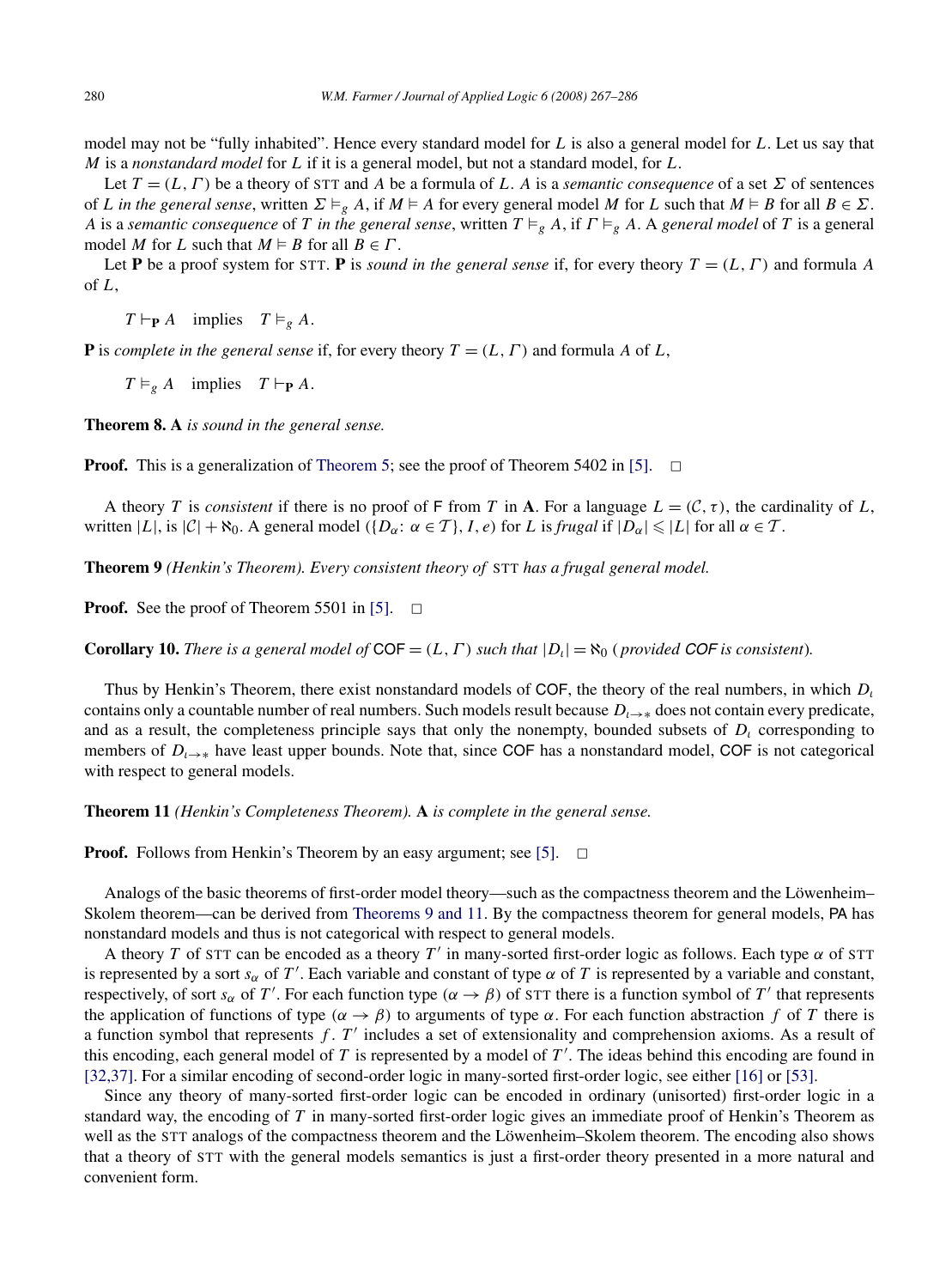<span id="page-14-0"></span>Nonstandard models in STT have the same importance to the model theory of STT as nonstandard first-order models have to first-order model theory. Each nonstandard model of a theory exhibits a way of interpreting what the theory means. Some nonstandard models (like the countable model of COF mentioned above) expose semantic defects (of the theory or model). Others (like a model of COF which contains infinitesimals) provide foundations for different ways of analyzing the standard model(s) of the theory (as is done in nonstandard analysis).

In STT, the distinction between standard and nonstandard models is absolutely clear: in a standard model every function domain is fully inhabited, while in a nonstandard model some function domain is only partially inhabited. However, in first-order logic, there is no formal distinction between the standard and nonstandard models of a theory. In fact, for the first-order theories of the natural numbers and the real numbers, this distinction is meaningless without a "higher-order" perspective.

For example, consider a general model *M* of PA that includes nonstandard (infinite) natural numbers. We know such models exist by the generalized compactness theorem of STT. Is *M* standard or nonstandard? Since *M* is a general model of PA, the induction principle A, which has the form  $(\forall p : (\iota \rightarrow *)$ . B), is valid in M. If d is the predicate that is true for all the standard (finite) natural numbers but false for all nonstandard natural numbers, then  $V_{\varphi[(p:(\iota \to \ast))\mapsto d]}^{M}(B) = F$  for any variable assignment  $\varphi$  into *M*, which contradicts the validity of *A* in *M*. Therefore,  $d \notin D_{\iota \to \infty}$ , and thus *M* is nonstandard.

Now consider a model of the first-order theory PA' that includes nonstandard natural numbers. We know such models exist by the compactness theorem of first-order logic. Is M standard or nonstandard? The theory PA' alone does not provide us with any way of distinguishing standard models from nonstandard models. The distinction actually relies on the following two facts:

- (1) PA is intended to be a first-order approximation of Peano Arithmetic [\[39\].](#page-19-0)
- (2) The usual model of the natural numbers is the only model of Peano Arithmetic (up to isomorphism).

Therefore, *M* is a nonstandard model of PA' since it is not the unique model of Peano Arithmetic (up to isomorphism). Notice that to distinguish between standard and nonstandard models of PA' we had to appeal to Peano Arithmetic, a "higher-order" theory.

These results about general models do not diminish the importance of the categoricity results mentioned earlier. In STT—but not in first-order logic—it is possible to formulate a theory  $T$  that fully specifies an infinite structure  $S$  like the natural numbers or the real numbers. The theory *T* is categorical in the sense that it has one standard model (up to isomorphism) corresponding to *S*, but it is also noncategorical in the sense that it has (infinitely many) nonstandard models. The standard model is the intended subject of *T* . The nonstandard models can either be ignored or used to gain insight into the nature of the relationship between *T* and *S*.

# **Virtue 6.** *Henkin's general models semantics enables the techniques of first-order model theory to be applied to* STT *and illuminates the distinction between standard and nonstandard models.*

We have seen that STT has two semantics, which are both useful. With the standard semantics, STT is a much more expressive logic than first-order logic which admits categorical theories of structures such as the natural numbers and the real numbers. With the general semantics, STT is a disguised version of first-order logic which is very convenient for expressing concepts concerning higher-order functions. With both semantics together, STT provides an excellent framework for studying the models of a theory, particularly the relationship between standard and nonstandard models.

# **8. Practicality**

Although mathematical ideas can be formalized much more directly and succinctly in STT than in first-order logic, formalizing real mathematics in STT would still be quite burdensome. However, by extending the syntax and semantics of STT in certain ways, STT can be made into an effective logic for actual use. These extensions do not change STT in any fundamental way; they just make STT more convenient to employ.

Many practical ways of extending a simple type theory like STT have been proposed, beginning with [\[55\].](#page-19-0) We will briefly present in this section the most important examples.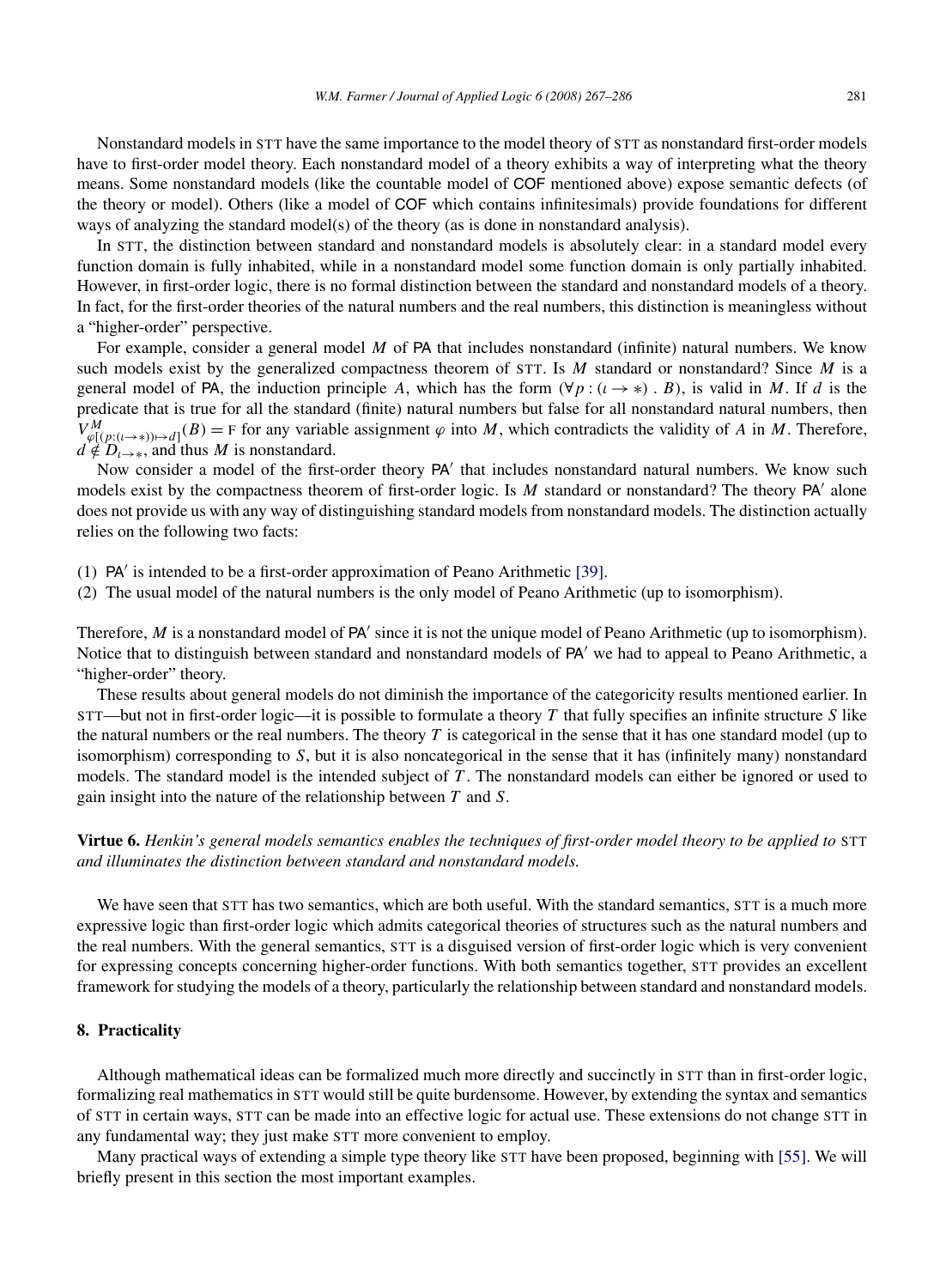# *8.1. Many sortedness*

In STT, *ι*, the type of individuals, is the only type for basic values. As a result, all the basic values of an STT theory must be handled together. For example, in an STT theory of graphs, a variable of type *ι* would simultaneously range over both nodes and edges. It would be much more practical if STT were "many-sorted" with several types for basic values. Then, for example, in a theory of graphs, there could be one type for nodes and another for edges. A many-sorted version of STT can be achieved by simply allowing a language *L* to include a nonempty set B*<sup>L</sup>* of *base types*, each of which denotes a domain of individuals. Then a *type* of *L* would be defined inductively by the following formation rules:

- 1. *Base type*: If  $\alpha \in \mathcal{B}_L$ , then  $\alpha$  is a type of L.
- 2. *Type of truth values*: ∗ is a type of *L*.
- 3. *Function type*: If  $\alpha$  and  $\beta$  are types of *L*, then  $(\alpha \rightarrow \beta)$  is a type of *L*.

The rest of the definitions for the syntax and semantics of STT would remain essentially the same.

# *8.2. Tuples, lists, sets, etc.*

Machinery for working with basic mathematical objects like tuples, lists, and sets can be built into STT by adding new type constructors and new expression constructors or built-in constants. For example, the machinery for ordered pairs (and hence tuples) would be (1) a product type constructor  $\times$  such that the type  $\alpha \times \beta$  denotes the Cartesian product  $D_{\alpha} \times D_{\beta}$ , (2) an expression constructor pair such that pair $(A_{\alpha}, B_{\alpha})$  is an expression of type  $\alpha \times \beta$  that denotes the ordered pair of  $A_\alpha$  and  $B_\alpha$ , and (3) the expression constructors first and second that form expressions that select the first and second components, respectively, of a member of  $D_{\alpha} \times D_{\beta}$ . Tuples could then be defined as iterated ordered pairs with this machinery. See the logic BESTT [\[21\]](#page-19-0) for an example of a version of Church's type theory with tuples, lists, and sets.

# *8.3. Indefinite description*

In comparison to definite description that builds an expression which denotes *the* value that satisfies a property *P* , indefinite description builds an expression that denotes *some* value that satisfies a property *P* . Indefinite description complements definite description and is useful for specifying objects with underspecified components. To add indefinite description to STT we need to (1) include the formation rule

*Indefinite description*: If  $x \in V$ ,  $\alpha \in T$ , and *A* is an expression of type  $*$ , then  $(\epsilon x : \alpha \cdot A)$  is an expression of type *α*. 8

in the definition of an expression, (2) modify the definition of the valuation function for a standard model to handle indefinite descriptions (see [\[25\]](#page-19-0) for details), and (3) add the two axiom schemas

**A7** (*Proper Indefinite Description*)

 $(\exists x : \alpha \cdot A_*) \Rightarrow A_*[(x : \alpha) \mapsto (\epsilon x : \alpha \cdot A_*)]$ 

provided  $(\epsilon x : \alpha \cdot A_*)$  is free for  $(x : \alpha)$  in  $A_*$ .

**A8** (*Improper Indefinite Description*)

$$
\neg (\exists x : \alpha \cdot A_*) \Rightarrow (\epsilon x : \alpha \cdot A_*) = \bot_{\alpha}.
$$

to the proof system **A**.

<sup>8</sup> The indefinite description operator is very often called the *Hilbert epsilon operator* because it is the chief operator in Hilbert's *epsilon calculus* [\[3\],](#page-18-0) where it is denoted by epsilon  $(\epsilon)$  and used to define universal and existential quantification.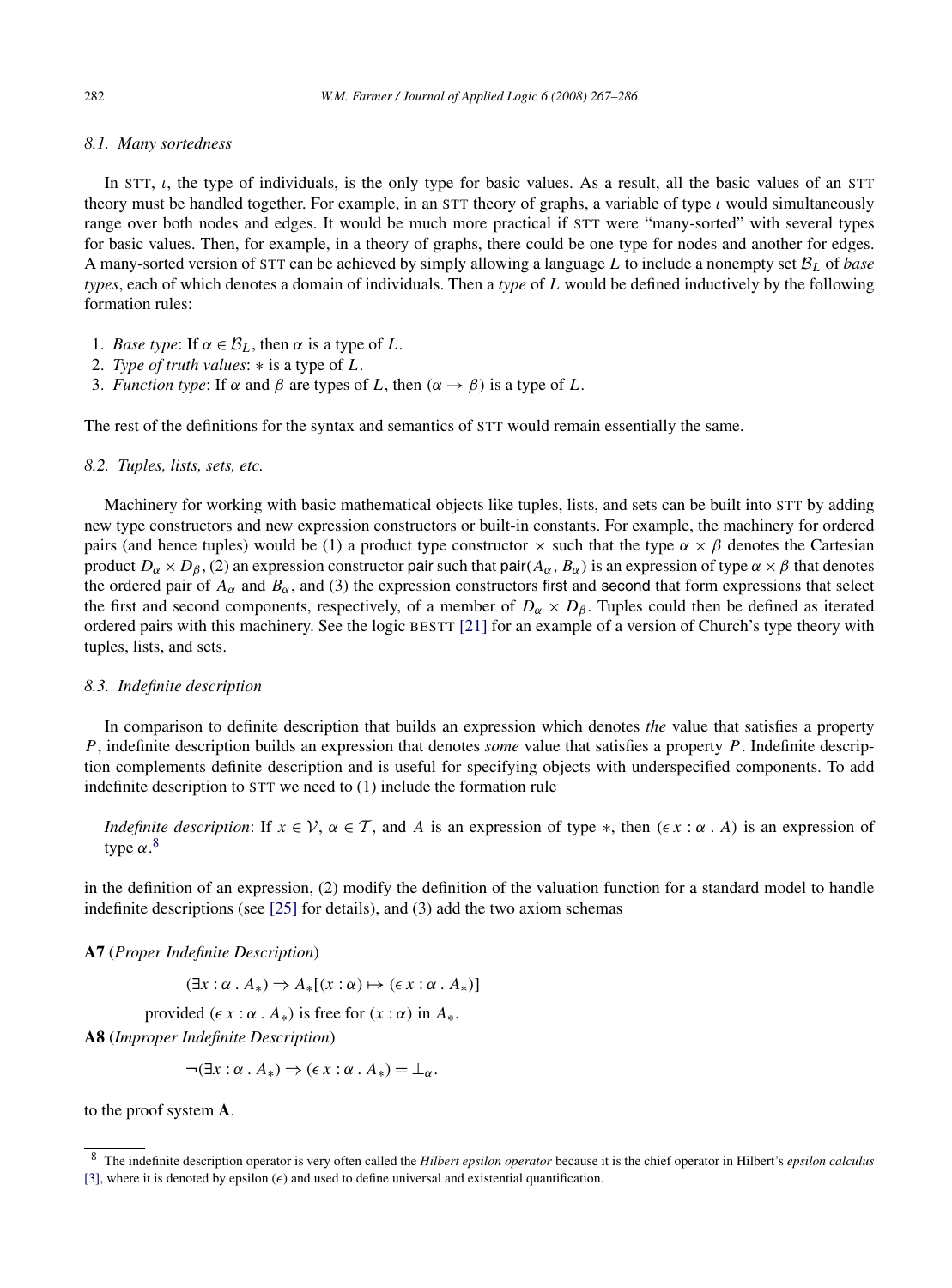Indefinite description cannot be defined in terms of definite description. In fact, STT plus indefinite description is strictly stronger than STT alone. This is because the presence of indefinite description implies the existence of a choice function for each predicate type. For example,

$$
\lambda s : (\alpha \to *) \cdot \epsilon x : \alpha \cdot s(x)
$$

is a choice function for the type  $(\alpha \to *)$ . Using this choice function and the A7 axiom schema, the axiom of choice for the type  $(\alpha \rightarrow *)$  can be proved in **A**. (The axiom of choice is not provable in **A** without indefinite description.) Thus, in contrast to definite description, adding indefinite description to simple type theory increases both its theoretical and practical expressivity.

#### *8.4. Undefinedness*

A severe weakness of STT—as well as of first-order logic—is that expressions are assumed to be *defined* (i.e., to denote some value) and functions are assumed to be *total* (i.e., to be defined on all arguments). However, undefined expressions—resulting from undefined function applications (like 17*/*0) and improper definite descriptions (like  $\lim_{x\to 0} \sin{\frac{1}{x}}$ —are commonplace in mathematical practice. With little difficulty, the semantics of STT can be modified to admit *undefined expressions* and *partial functions*. As a result, improper definite and indefinite descriptions would be undefined and error values would no longer be necessary. This extension of the semantics can be achieved by either preserving the classical two-valued nature of simple type theory [\[17,19\]](#page-19-0) or by extending simple type theory to a three-valued logic [\[38\].](#page-19-0)

Mathematics can be formalized more concisely and handled more naturally in a logic in which undefined expressions and partial functions can be directly represented than in a standard logic in which all expressions are assumed to be denoting and all functions are assumed to be total. For support of this statement, see the examples from calculus in [\[19\]](#page-19-0) and the many examples from analysis in the theory library of the IMPS theorem proving system [\[20\].](#page-19-0)

### *8.5. Polymorphism*

An operator is *polymorphic* if it can be applied to expressions of more than one type. For instance, the equality operator (=) in STT is polymorphic because it can be applied to any two expressions of the same type. One of the greatest shortcomings of STT is that it has no mechanism for introducing new polymorphic operators. For example, recall the constant compose defined in Section [4](#page-6-0) for expressing the composition of two functions of type  $(i \rightarrow i)$ . Let us rename compose to compose<sub> $l\rightarrow l$ , $l\rightarrow l$ </sub> to show what kind of expressions it can be applied to. If we wanted to compose two functions of other types we would need to define in exactly the same way other composition constants of the form compose<sub> $\beta \to \gamma$ ,  $\alpha \to \beta$ . Since there are an infinite number of function types in STT, there is potentially an infinite</sub> number of distinct composition constants that might be needed. It would be far more efficient if we could define a single polymorphic composition operator.

There are several approaches that can be used to introduce polymorphic operators in simple type theory. First, an operator name (e.g., compose) can be overloaded so that it potentially denotes many different, but related, constants (e.g., compose<sub> $\beta \rightarrow \gamma$ ,  $\alpha \rightarrow \beta$  for all  $\alpha$ ,  $\beta$ ,  $\gamma \in T$ ). When it (compose) is applied in a particular context, the context is used</sub> to determine which constant (compose<sub> $\beta \rightarrow \gamma, \alpha \rightarrow \beta$ ) it actually denotes.</sub>

Second, a polymorphic operator can be defined as a macro (e.g., compose) that can be applied to expressions of different types. An application of the macro (e.g., compose*(Fβ*<sup>→</sup>*<sup>γ</sup> )(Gα*→*β)*) expands to an ordinary, nonpolymorphic expression (e.g.,

$$
(\lambda f: (\beta \to \gamma) \cdot \lambda g: (\alpha \to \beta) \cdot \lambda x: \alpha \cdot f(g(x)))(F_{\beta \to \gamma})(G_{\alpha \to \beta})).
$$

The IMPS theorem proving system uses polymorphic operators of this kind called *quasi-constructors* [\[20\].](#page-19-0)

The third approach is to expand the type system to include type variables which can be instantiated with other types [\[26\].](#page-19-0) A polymorphic operator is simply an expression of a type that contains type variables. For example, a constant compose that gives the composition of two functions of appropriate type could have the type

$$
(\nu \to \xi) \to ((\mu \to \nu) \to (\mu \to \xi))
$$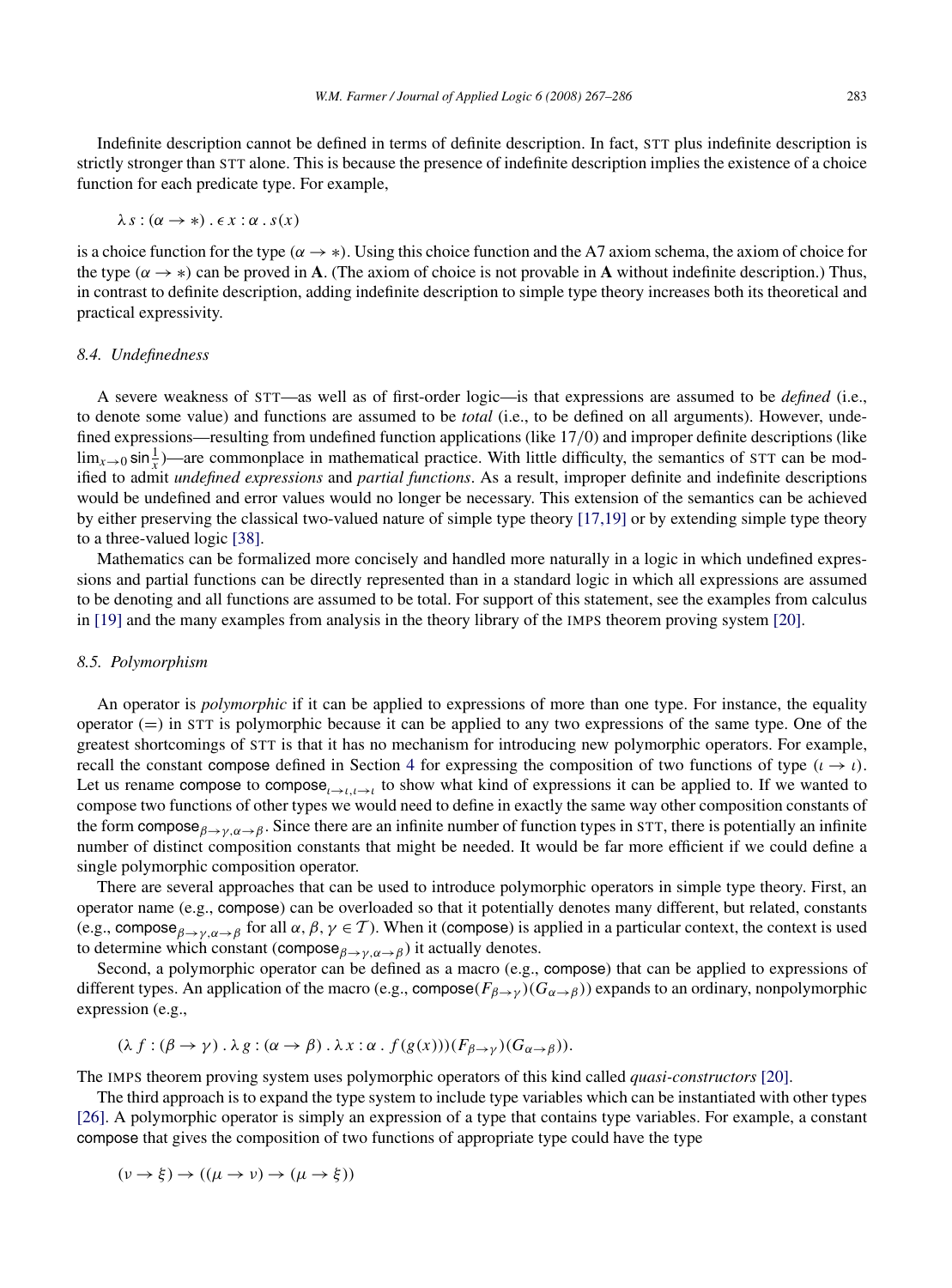where  $\mu, \nu, \xi$  are type variables. If *F* is an expression of type  $(\beta \to \gamma)$  and G is an expression of type  $(\alpha \to \beta)$ where  $\alpha$ ,  $\beta$ ,  $\gamma$  are variable-free types, then compose(F)(G) would be an expression of type  $(\alpha \rightarrow \gamma)$  that denotes the composition of *F* and *G*. See the logic of the HOL theorem proving system [\[25\]](#page-19-0) for details.

Polymorphism is a major research topic in the design of specification languages, programming languages, and constructive type theories. For other, more sophisticated approaches to polymorphism, see [\[7,13,24\].](#page-18-0)

#### *8.6. Subtypes*

Suppose that COFms is a theory of a complete ordered field formulated in many-sorted STT in which the base types **N** and **R** denote the natural numbers and real numbers, respectively. If  $+$  is a constant of type  $(\mathbf{R} \to (\mathbf{R} \to \mathbf{R}))$  and 2 is an expression of type N, then  $2 + 2$  (using infix notation for  $+)$  is not a well-formed expression due to an obvious type mismatch between **N** and **R**. To avoid the type mismatch, the expression would have to be written as  $J(2) + J(2)$ where  $J$  is an expression denoting the standard embedding of the natural numbers in the real numbers. If subtypes were allowed in many-sorted STT, this inconvenience would go away. **N** would be declared a subtype of **R**, and then an expression of type **N** could be used wherever an expression of type **R** is prescribed.

For two types *α* and *β*, *α* is a *subtype* of *β*, written  $\alpha \leq \beta$ , if the  $D_{\alpha} \subseteq D_{\beta}$  (i.e., the denotation of *α* is a subset of the denotation of  $\beta$ ). The relation  $\alpha \leq \beta$  can be either assumed as an axiom or defined by a predicate of type  $(\beta \to *)$ . For example, in COF<sub>ms</sub> we can define a subtype  $CF \leq (R \rightarrow R)$  of continuous functions by the predicate

$$
\lambda f: (\mathbf{R} \to \mathbf{R}) \cdot \forall x: \mathbf{R} \cdot \lim(f)(x) = f(x).
$$

If type variables are available, type constructors can be defined as parametric subtypes. For example, the product type constructor  $\times$  mentioned above can be defined by the predicate

$$
\lambda p : (\mu \to (\nu \to *)).
$$
  $\exists a : \mu, b : \nu \cdot p = (\lambda x : \mu, \lambda y : \nu \cdot x = a \wedge y = b)$ 

where  $\mu$  and  $\nu$  are type variables. Thus, if  $\alpha$  and  $\beta$  are variable-free types,  $D_{\alpha \times \beta} \subseteq D_{\alpha \to (\beta \to \ast)}$  and each  $p \in D_{\alpha \times \beta}$ would be a function

$$
f: D_{\alpha} \to (D_{\beta} \to \{\text{T}, \text{F}\})
$$

for which there exists  $a \in D_{\alpha}$  and  $b \in D_{\beta}$  such that  $f(x)(y) = \text{T}$  iff  $\langle x, y \rangle = \langle a, b \rangle$ .

Subtypes greatly increase the practical expressivity of simple type theory. There are several ways subtypes can be introduced into STT and other versions of simple type theory. See the logic of PVS [\[50\]](#page-19-0) for an example of subtypes employed in a traditional version of Church's type theory, and see the logic of IMPS [\[18\]](#page-19-0) for an example of subtypes used in a version of Church's type theory with undefinedness and partial functions.

### *8.7. Dependent types*

Suppose **M** is a base type in COF<sub>ms</sub> that denotes the set of matrices over **R** and ⊗ is a constant of type  $(M \rightarrow (M \rightarrow$ **M**)) that denotes the usual matrix multiplication function.  $m \otimes m'$  is defined only if, for some positive integers  $a, b, c$ , *m* is an  $a \times b$  matrix and *m'* is an  $b \times c$  matrix. Hence ⊗ is a partial function. This suggests that ⊗ should be assigned the "parameterized" type  $(M_{a,b} \to (M_{b,c} \to M_{a,c}))$  where  $M_{x,y}$  denotes the set of  $x \times y$  matrices over **R**. Then, for all parameters *a, b, c* that are positive integers,  $\otimes$  would be a total function of type  $(\mathbf{M}_{a,b} \to (\mathbf{M}_{b,c} \to \mathbf{M}_{a,c}))$ .

A type like  $M_{x,y}$  that depends on values (i.e., the positive integers x and y) is called a *dependent type*. As our example shows, dependent types arise quite naturally in mathematics and are useful. A key component of Martin-Löf type theory [\[42\],](#page-19-0) dependent types have been extensively studied in the context of constructive type theory. Dependent types have received much less attention in nonconstructive type theory. Two noteworthy results in this direction are the definition of dependent types in the PVS logic using predicate subtypes [\[50\],](#page-19-0) and B. Jacobs and T. Melham's embedding of dependent type theory in Church's type theory [\[35\].](#page-19-0)

## *8.8. Implementations*

Convenient versions of Church's type theory have been implemented in the computer theorem proving systems HOL [\[25\],](#page-19-0) IMPS [\[20\],](#page-19-0) Isabelle [\[46\],](#page-19-0) ProofPower [\[1\],](#page-18-0) PVS [\[45\],](#page-19-0) and TPS [\[6\].](#page-18-0) Experience has shown that these implemented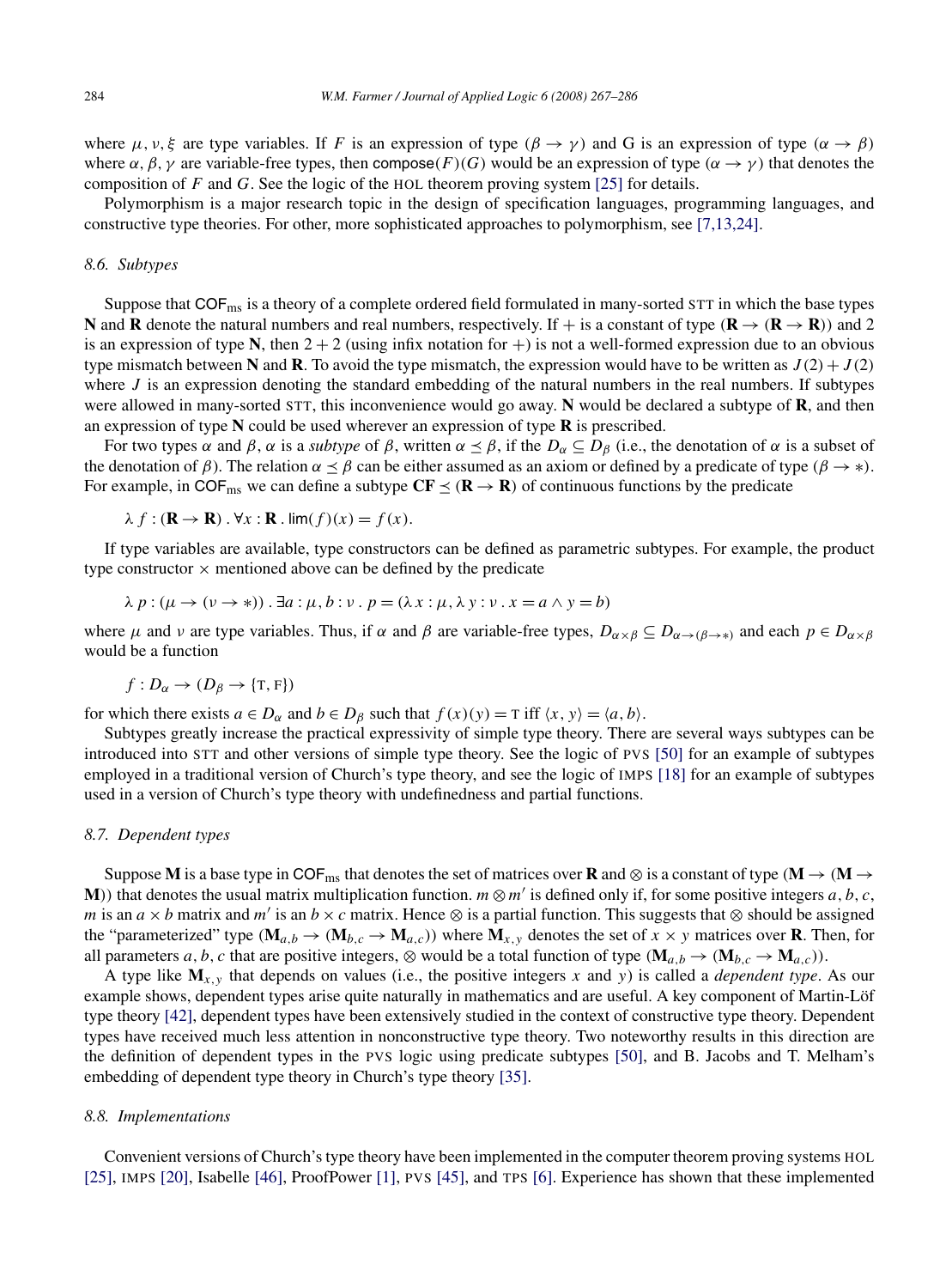<span id="page-18-0"></span>versions of Church's type theory are indeed effective for practical use. Hundreds of theories have been formulated and thousands of theorems have been proved using these logics in these theorem provers.

**Virtue 7.** *There are practical extensions of* STT *that can be effectively implemented.*

## **9. Conclusion**

We have surveyed seven virtues of simple type theory. These virtues make simple type theory a very attractive general-purpose logic. One can argue that, as a logic for actual use—in science, engineering, and mathematics education and research—simple type theory is superior to first-order logic. It is much closer to mathematical practice than first-order logic, and as a result, mathematics expressed in simple type theory is more natural, more concise, and easier to work with. The greatest virtue of simple type theory is that it is a logic that is effective for *practice* as well as for *theory*.

We recommend that simple type theory be incorporated into introductory logic courses offered by mathematics departments by replacing the traditional two-logic sequence with a three-logic sequence—*propositional logic, firstorder logic, simple type theory*. This is feasible since nearly all the basic ideas and principles of simple type theory are already found in first-order logic (the notion of a type is the most notable exception). After a shortened introduction to first-order logic, students could immediately proceed to simple type theory. Subjects, such as proof systems and model theory, could be briefly addressed in first-order logic and then explored further in simple type theory.

Although students would spend less time on directly studying first-order logic, their study of simple type theory would foster a deeper understanding of both first-order logic and the logical principles that transcend individual logics. But the most important benefit would be that the students—especially those who are going to become computer scientists and software engineers—would go into the real world with a practical logic in their toolkit.

We also recommend that the curricula for undergraduate computer science and software engineering students include instruction on how to apply the simple type theory they learn in a logic course to practical problems that arise in their other courses. Computer scientists and software engineers increasingly need to understand and actually use practical logics. For example, software engineers—and sometimes even other kinds of engineers—need to know how to read and write precise specifications in a formal logic. With the attributes we have discussed, simple type theory provides an excellent logical foundation for learning how to use industrial specification languages like B [2], VDM-SL [\[14\],](#page-19-0) and *z* [\[54\].](#page-19-0)

#### **Acknowledgements**

Special thanks is given to Peter Andrews for offering the author many useful suggestions and comments and for writing *An Introduction to Mathematical Logic and Type Theory*: *To Truth through Proof* [5]. Many of the definitions associated with STT are modifications of definitions given in this excellent textbook. The author is also grateful to Wolfram Kahl, Jérémie Wajs, and Jeffery Zucker for reading preliminary drafts of the paper and to the referees for their suggestions.

## **References**

- [1] Lemma 1 Ltd., ProofPower: Description, available at <http://www.lemma-one.com/ProofPower/doc/doc.html>, 2000.
- [2] J.-R. Abrial, The B-Book: Assigning Programs to Meanings, Cambridge University Press, 1996.
- [3] W. Ackermann, Begrndung des "tertium non datur" mittels der Hilbertschen Theorie der Widerspruchsfreiheit, Mathematische Annalen 93 (1924) 1–36.
- [4] P.B. Andrews, A reduction of the axioms for the theory of propositional types, Fundamenta Mathematicae 52 (1963) 345–350.
- [5] P.B. Andrews, An Introduction to Mathematical Logic and Type Theory: To Truth through Proof, second ed., Kluwer, 2002.
- [6] P.B. Andrews, M. Bishop, S. Issar, D. Nesmith, F. Pfennig, H. Xi, TPS: A theorem proving system for classical type theory, Journal of Automated Reasoning 16 (1996) 321–353.
- [7] L. Cardelli, P. Wegner, On understanding types, data abstraction, and polymorphism, Computing Surveys 17 (1985) 471–522.
- [8] A. Church, A formulation of the simple theory of types, Journal of Symbolic Logic 5 (1940) 56–68.
- [9] L. Chwistek, Antynomje logikiformalnej, Przeglad Filozoficzny 24 (1921) 164–171.
- [10] R.L. Constable, S.F. Allen, H.M. Bromley, W.R. Cleaveland, J.F. Cremer, R.W. Harper, D.J. Howe, T.B. Knoblock, N.P. Mendler, P. Panangaden, J.T. Sasaki, S.F. Smith, Implementing Mathematics with the Nuprl Proof Development System, Prentice-Hall, Englewood Cliffs, NJ, 1986.